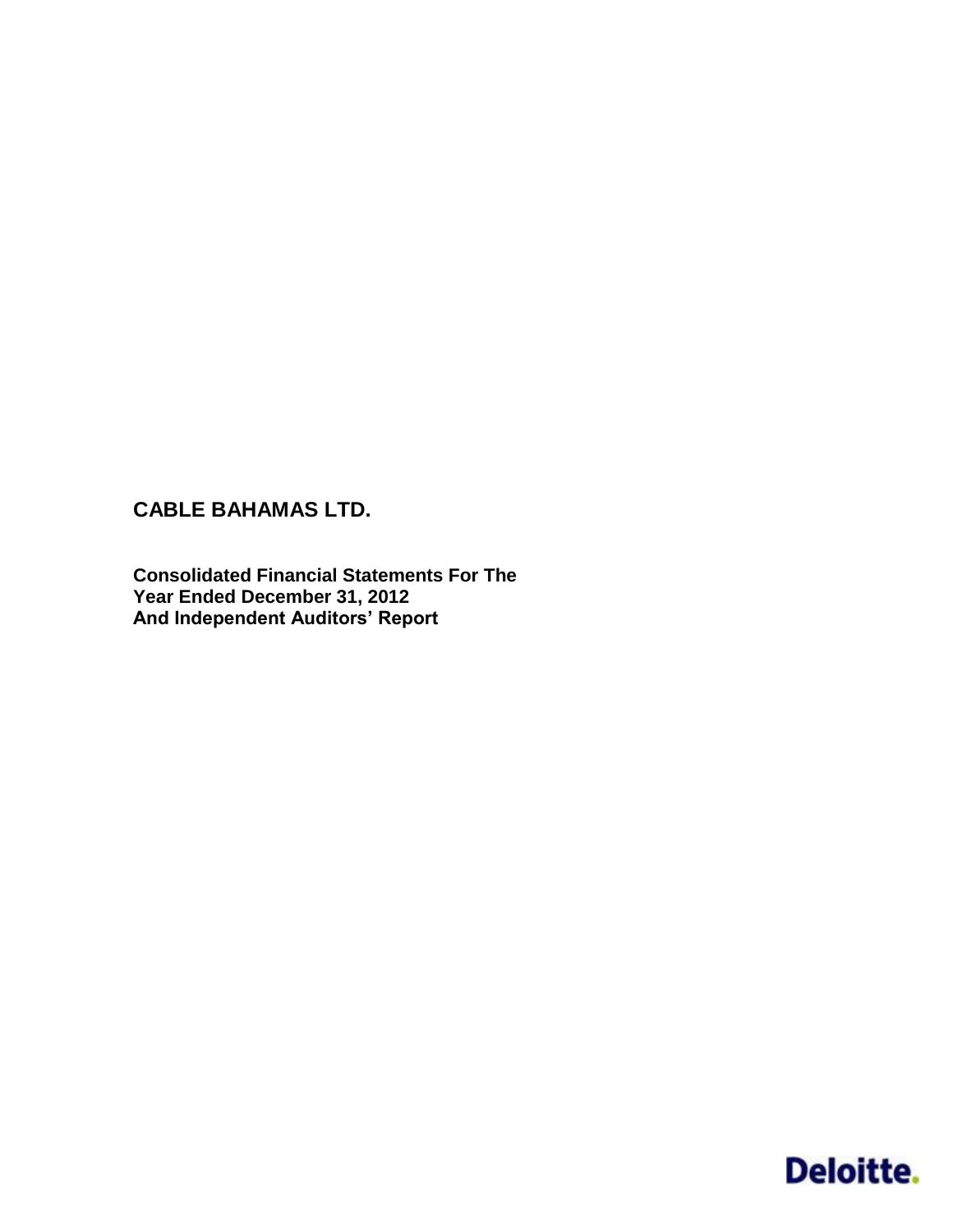# **TABLE OF CONTENTS**

|                                                                            | Page     |
|----------------------------------------------------------------------------|----------|
| <b>INDEPENDENT AUDITORS' REPORT</b>                                        | $1 - 2$  |
| CONSOLIDATED FINANCIAL STATEMENTS FOR THE<br>YEAR ENDED DECEMBER 31, 2012: |          |
| <b>Consolidated Statement of Financial Position</b>                        | $3 - 4$  |
| Consolidated Statement of Comprehensive Income                             | 5        |
| <b>Consolidated Statement of Changes in Equity</b>                         | 6        |
| <b>Consolidated Statement of Cash Flows</b>                                | $7 - 8$  |
| Notes to Consolidated Financial Statements                                 | $9 - 23$ |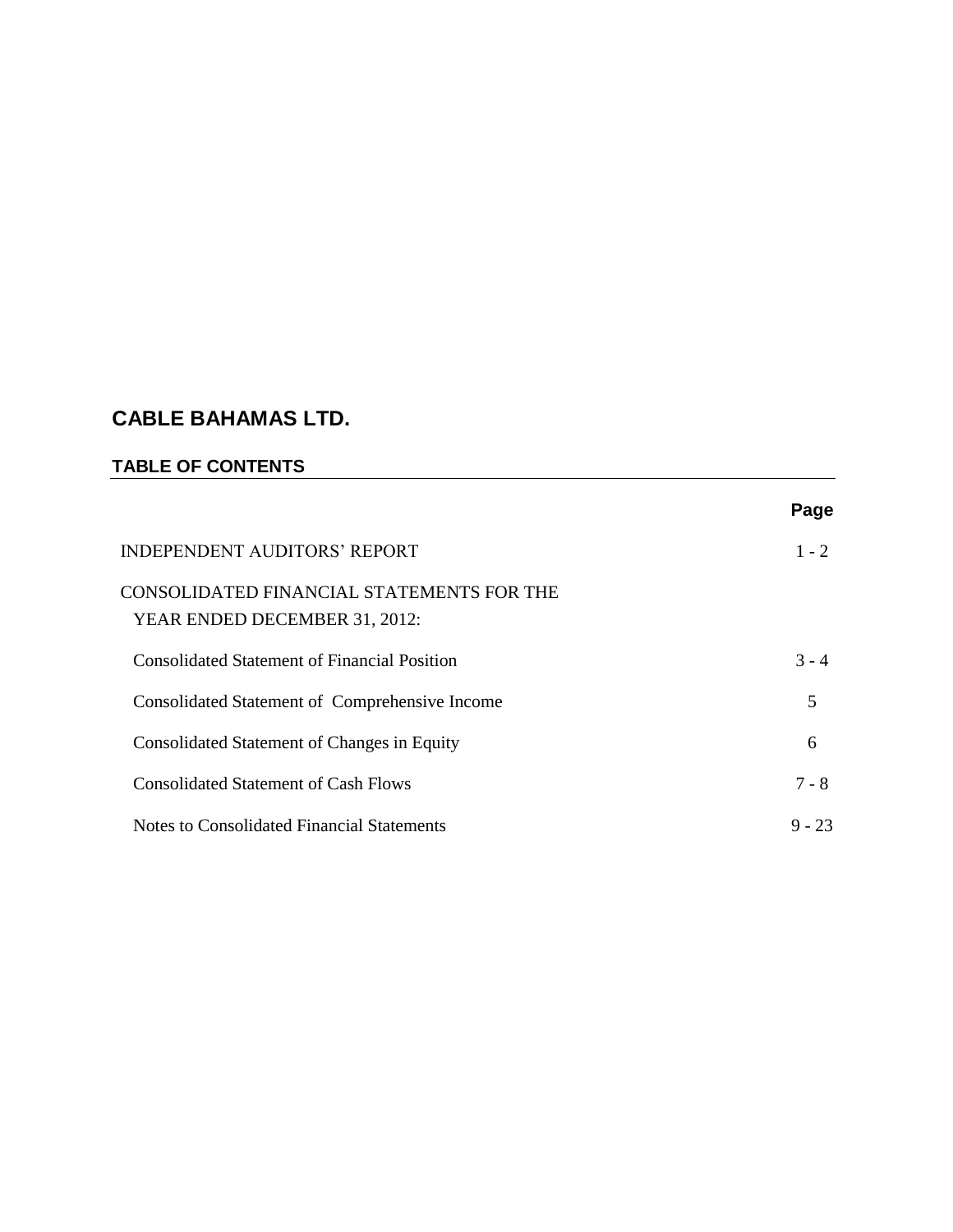

Deloitte & Touche Chartered Accountants and Management Consultants 2nd Terrace, Centreville. P.O. Box N-7120 Nassau, Bahamas

Tel: +1 242 302 4800 Fax: +1 242 322-3101 http://www.deloitte.com

#### **INDEPENDENT AUDITORS' REPORT**

To the Shareholders of Cable Bahamas Ltd.:

We have audited the consolidated financial statements of Cable Bahamas Ltd. (the "Company") which comprise the consolidated statement of financial position as of December 31, 2012 and the related consolidated statements of comprehensive income, changes in equity and cash flows for the year then ended, and a summary of significant accounting policies and other explanatory information.

#### **Management's responsibility for the consolidated financial statements**

Management is responsible for the preparation and fair presentation of these consolidated financial statements in accordance with International Financial Reporting Standards, and for such internal control as management determines is necessary to enable the preparation of consolidated financial statements that are free from material misstatement, whether due to fraud or error.

#### **Auditors' responsibility**

Our responsibility is to express an opinion on these consolidated financial statements based on our audit. We conducted our audit in accordance with International Standards on Auditing. Those Standards require that we comply with ethical requirements and plan and perform the audit to obtain reasonable assurance about whether the consolidated financial statements are free from material misstatement.

An audit involves performing procedures to obtain audit evidence about the amounts and disclosures in the consolidated financial statements. The procedures selected depend on the auditors' judgment, including the assessment of the risks of material misstatement of the consolidated financial statements, whether due to fraud or error. In making those risk assessments, the auditors consider internal control relevant to the entity's preparation and fair presentation of the consolidated financial statements in order to design audit procedures that are appropriate in the circumstances, but not for the purpose of expressing an opinion on the effectiveness of the entity's internal control. An audit also includes evaluating the appropriateness of accounting policies used and the reasonableness of accounting estimates made by management, as well as evaluating the overall presentation of the consolidated financial statements.

We believe that the audit evidence we have obtained is sufficient and appropriate to provide a basis for our audit opinion.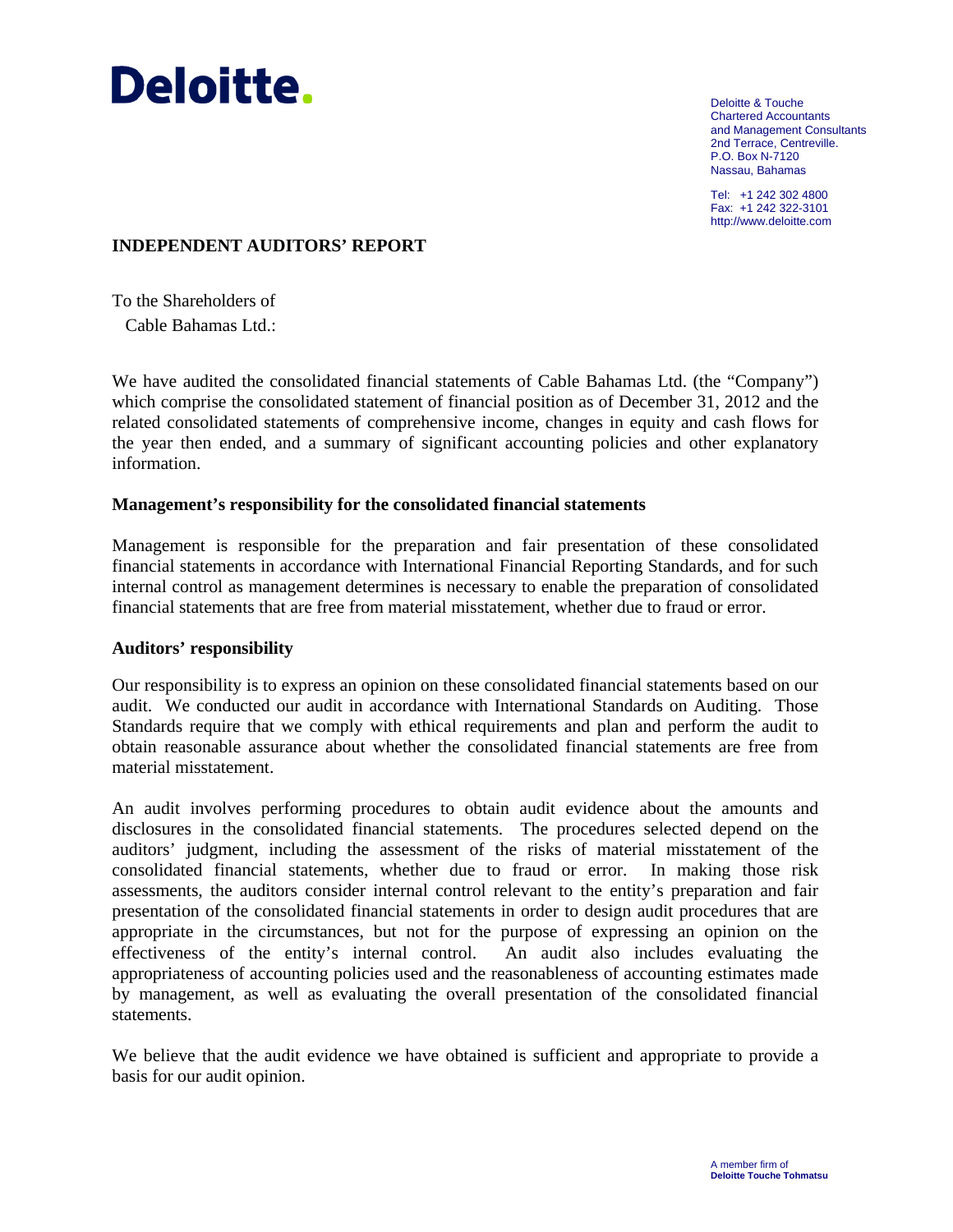#### Opinion

In our opinion, the consolidated financial statements present fairly, in all material respects, the financial position of Cable Bahamas Ltd. as of December 31, 2012, and its financial performance and its cash flows for the year then ended in accordance with International Financial Reporting Standards.

Deloitte & Touche

May 30, 2013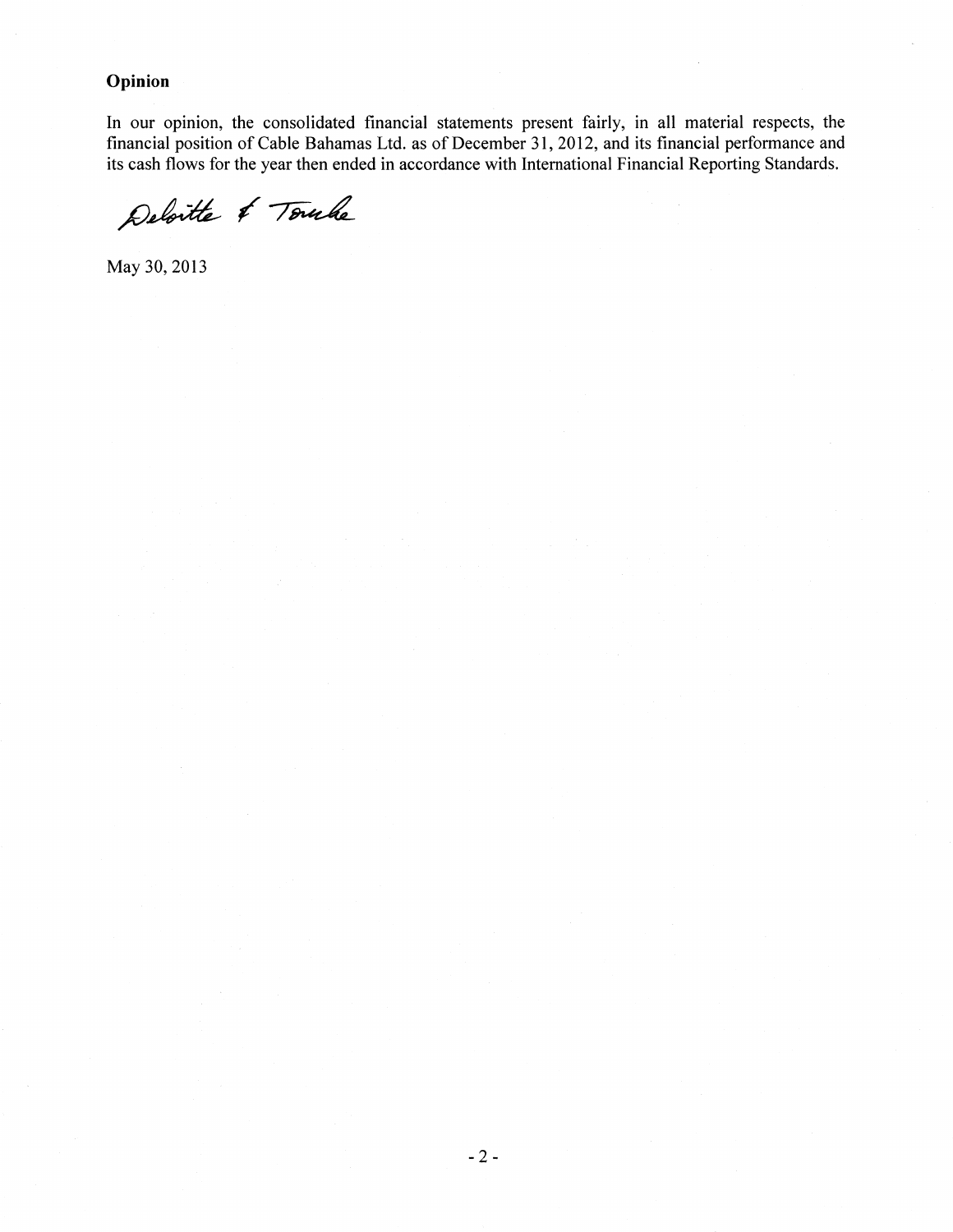# **CONSOLIDATED STATEMENT OF FINANCIAL POSITION AS OF DECEMBER 31, 2012**

*(Expressed in Bahamian dollars)*

|                                                    | 2012            | 2011                       |
|----------------------------------------------------|-----------------|----------------------------|
| <b>ASSETS</b>                                      |                 |                            |
| <b>CURRENT ASSETS:</b>                             |                 |                            |
| Cash                                               | \$<br>8,675,778 | <sup>\$</sup><br>6,844,224 |
| Accounts receivable, net (Notes 4 and 16)          | 11,800,343      | 9,041,013                  |
| Prepaid expenses and deposits                      | 1,205,538       | 886,384                    |
| Inventory                                          | 3,768,887       | 5,197,252                  |
| Total current assets                               | 25,450,546      | 21,968,873                 |
| <b>NON-CURRENT ASSETS:</b>                         |                 |                            |
| Investments (Note 5)                               | 2,325,652       |                            |
| Property, plant and equipment (Notes 7, 15 and 16) | 172,415,679     | 171,689,326                |
| Intangible assets (Notes 8 and 15)                 | 21,706,244      | 19,954,433                 |
| Total non-current assets                           | 196,447,575     | 191,643,759                |
| <b>TOTAL</b>                                       | \$221,898,121   | \$213,612,632              |
|                                                    |                 |                            |

*(Continued)*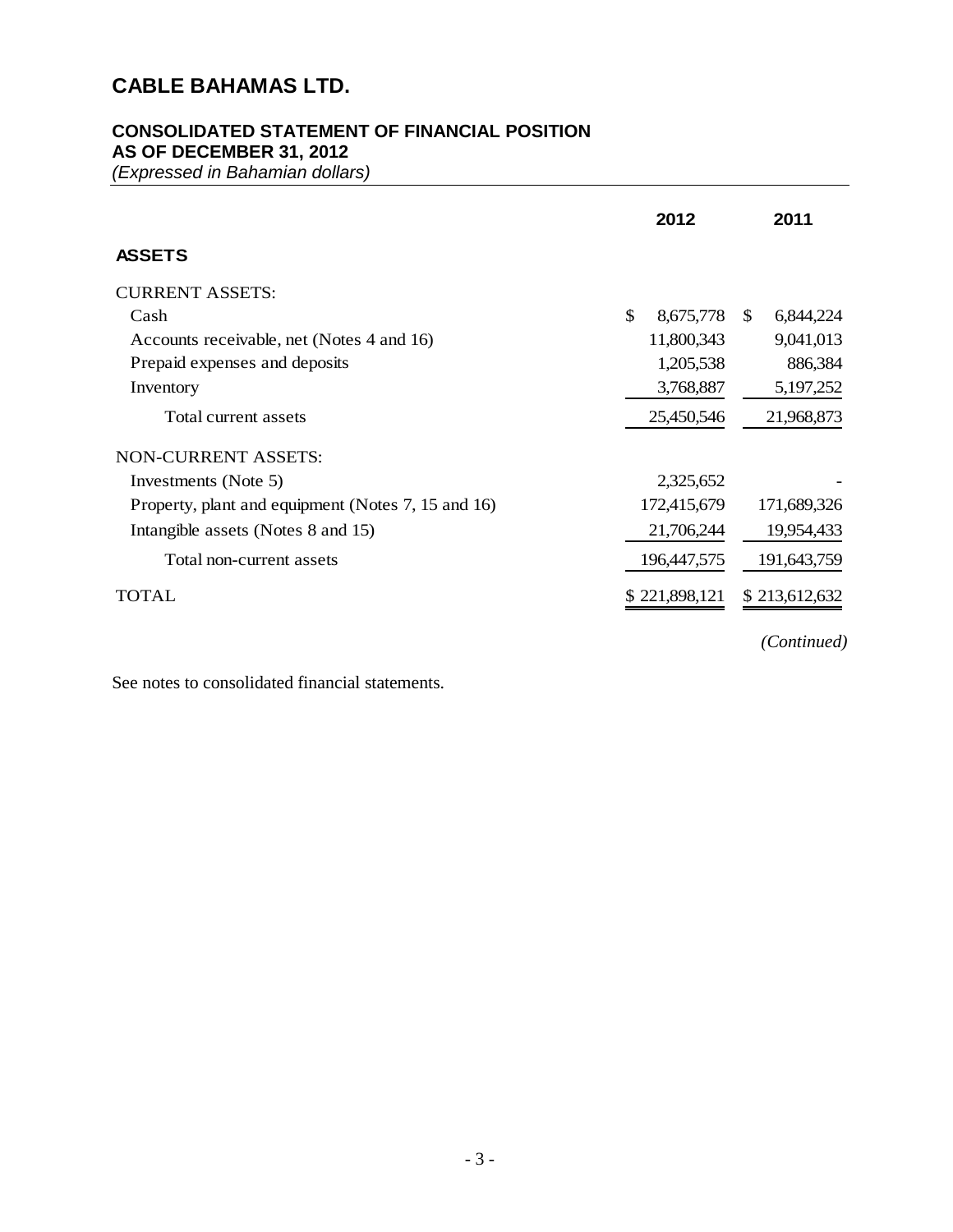#### **CONSOLIDATED STATEMENT OF FINANCIAL POSITION** AS OF DECEMBER 31, 2012

(Expressed in Bahamian dollars)

|                                                    | 2012             | 2011                       |
|----------------------------------------------------|------------------|----------------------------|
| <b>LIABILITIES AND EQUITY</b>                      |                  |                            |
| <b>CURRENT LIABILITIES:</b>                        |                  |                            |
| Accounts payable and accrued liabilities (Note 16) | \$<br>21,477,034 | 16,587,313<br>$\mathbb{S}$ |
| Deferred income                                    | 1,680,868        | 1,755,455                  |
| Current portion of long-term debt (Note 9)         | 7,000,000        | 5,914,991                  |
| Total current liabilities                          | 30,157,902       | 24,257,759                 |
| NON-CURRENT LIABILITIES:                           |                  |                            |
| Subscriber deposits                                | 6,385,949        | 5,969,828                  |
| Long-term debt (Note 9)                            | 31,188,000       | 45,750,000                 |
| Preferred shares (Note 10)                         | 60,000,000       | 60,000,000                 |
| Total non-current liabilities                      | 97,573,949       | 111,719,828                |
| Total liabilities                                  | 127,731,851      | 135,977,587                |
| EQUITY:                                            |                  |                            |
| Ordinary share capital (Note 11)                   | 13,593,419       | 13,593,419                 |
| Retained earnings                                  | 80,572,851       | 64,041,626                 |
| Total equity                                       | 94,166,270       | 77,635,045                 |
| <b>TOTAL</b>                                       | \$221,898,121    | \$213,612,632              |
|                                                    |                  | (Concluded)                |

See notes to consolidated financial statements.

These consolidated financial statements were approved by the Board of Directors and authorized for issue on May 30, 2013, and are signed on its behalf by:

now les Directo

ik Director

 $-4-$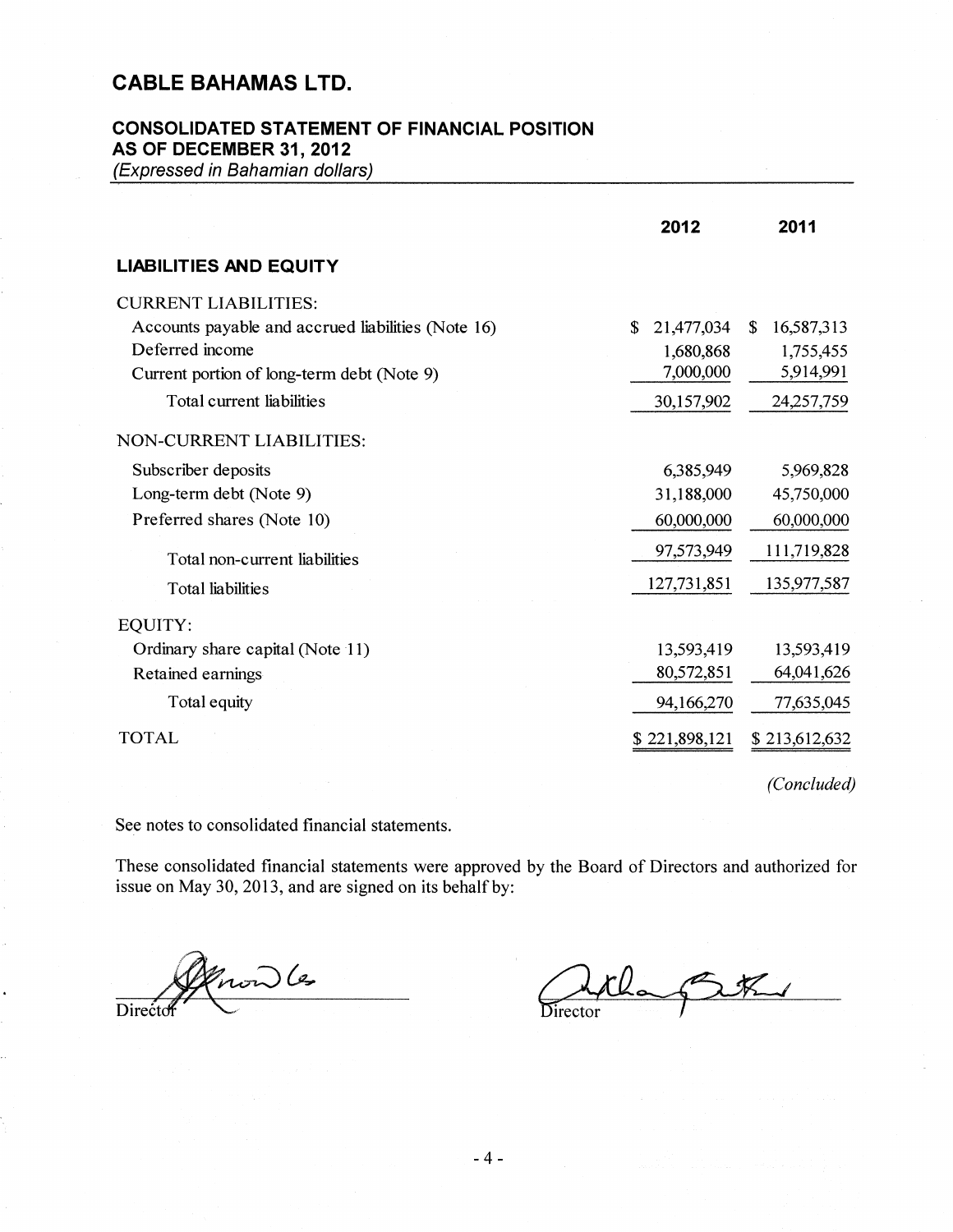#### **CONSOLIDATED STATEMENT OF COMPREHENSIVE INCOME YEAR ENDED DECEMBER 31, 2012**

*(Expressed in Bahamian dollars)*

|                                                 | 2012            | 2011              |
|-------------------------------------------------|-----------------|-------------------|
| <b>REVENUE</b> (Note 16)                        | \$112,020,469   | 99,850,666<br>\$. |
| <b>OPERATING EXPENSES</b> (Notes 14, 15 and 16) | (64,824,321)    | (55,651,011)      |
|                                                 | 47,196,148      | 44,199,655        |
| Depreciation and amortization (Notes 7 and 8)   | (19,396,349)    | (16,825,903)      |
| <b>OPERATING INCOME</b>                         | 27,799,799      | 27,373,752        |
| Interest expense (Note 9)                       | (1,638,995)     | (1,755,612)       |
| Dividends paid on preferred shares (Note 10)    | (4,600,000)     | (4,775,000)       |
| NET INCOME AND COMPREHENSIVE INCOME             | 21,560,804<br>S | 20,843,140<br>\$  |
| BASIC AND DILUTED EARNINGS PER SHARE            | 1.59            | S<br>1.25         |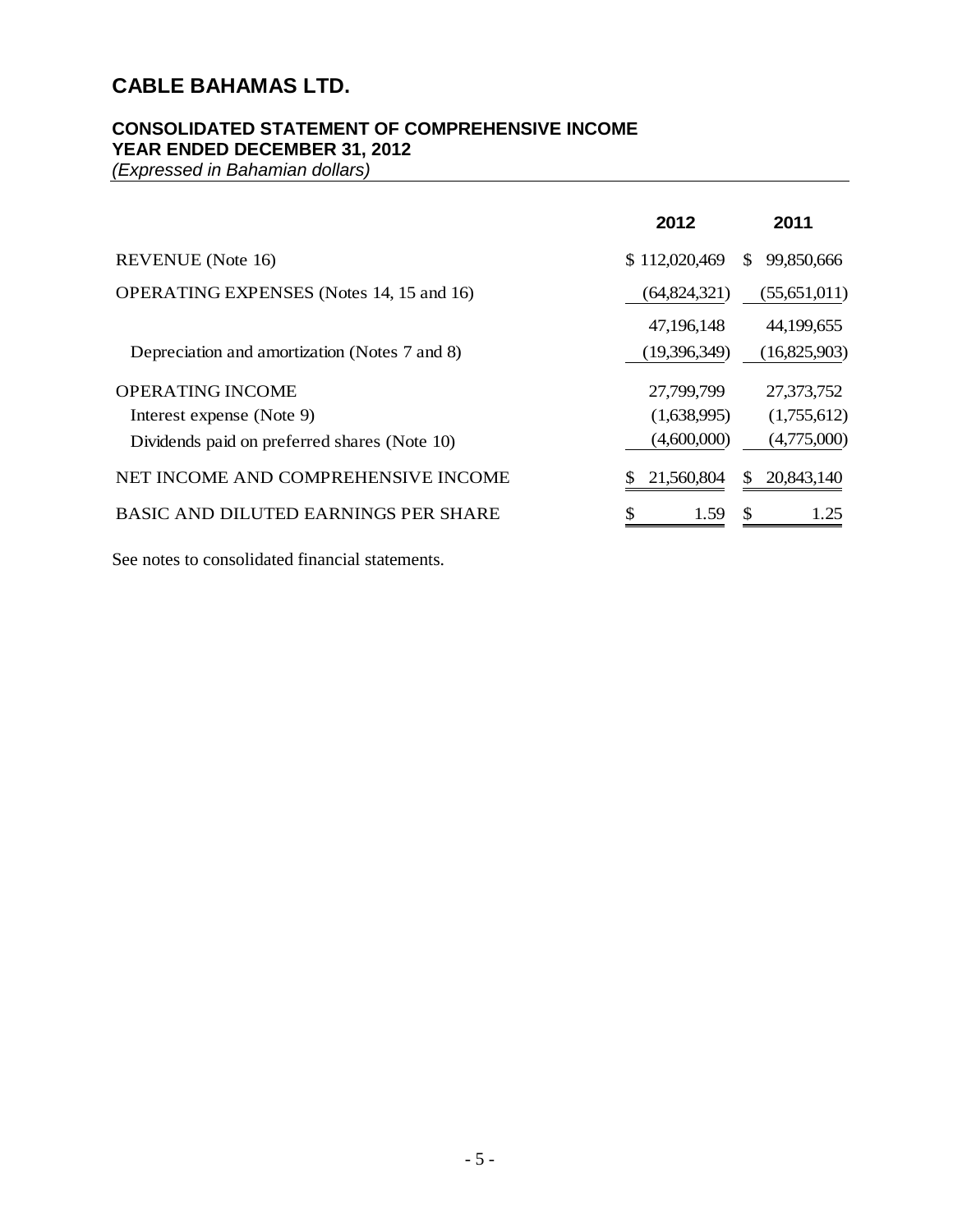## **CONSOLIDATED STATEMENT OF CHANGES IN EQUITY YEAR ENDED DECEMBER 31, 2012**

*(Expressed in Bahamian dollars)*

|                                     |   | Ordinary    |               |               |               |                |          |              |
|-------------------------------------|---|-------------|---------------|---------------|---------------|----------------|----------|--------------|
|                                     |   | Share       |               | Treasury      |               | Retained       |          |              |
|                                     |   | Capital     |               | <b>Shares</b> |               | Earnings       |          | Total        |
| Balance at December 31, 2010        | S | 19,631,824  | <sup>\$</sup> | (85,919,645)  | <sup>\$</sup> | 127,429,370    | <b>S</b> | 61, 141, 549 |
| Net income and comprehensive income |   |             |               |               |               | 20,843,140     |          | 20,843,140   |
| Dividends on ordinary shares        |   |             |               |               |               |                |          |              |
| $(\$0.32$ per share)                |   |             |               |               |               | (4,349,644)    |          | (4,349,644)  |
| Shares cancelled (Note 10)          |   | (6,038,405) |               | 85,919,645    |               | (79, 881, 240) |          |              |
| Balance at December 31, 2011        |   | 13,593,419  |               |               |               | 64,041,626     |          | 77,635,045   |
| Net income and comprehensive income |   |             |               |               |               | 21,560,804     |          | 21,560,804   |
| Dividends on ordinary shares        |   |             |               |               |               |                |          |              |
| $(\$0.37$ per share)                |   |             |               |               |               | (5,029,579)    |          | (5,029,579)  |
| Balance at December 31, 2012        |   | 13,593,419  | S             |               | S             | 80,572,851     |          | 94,166,270   |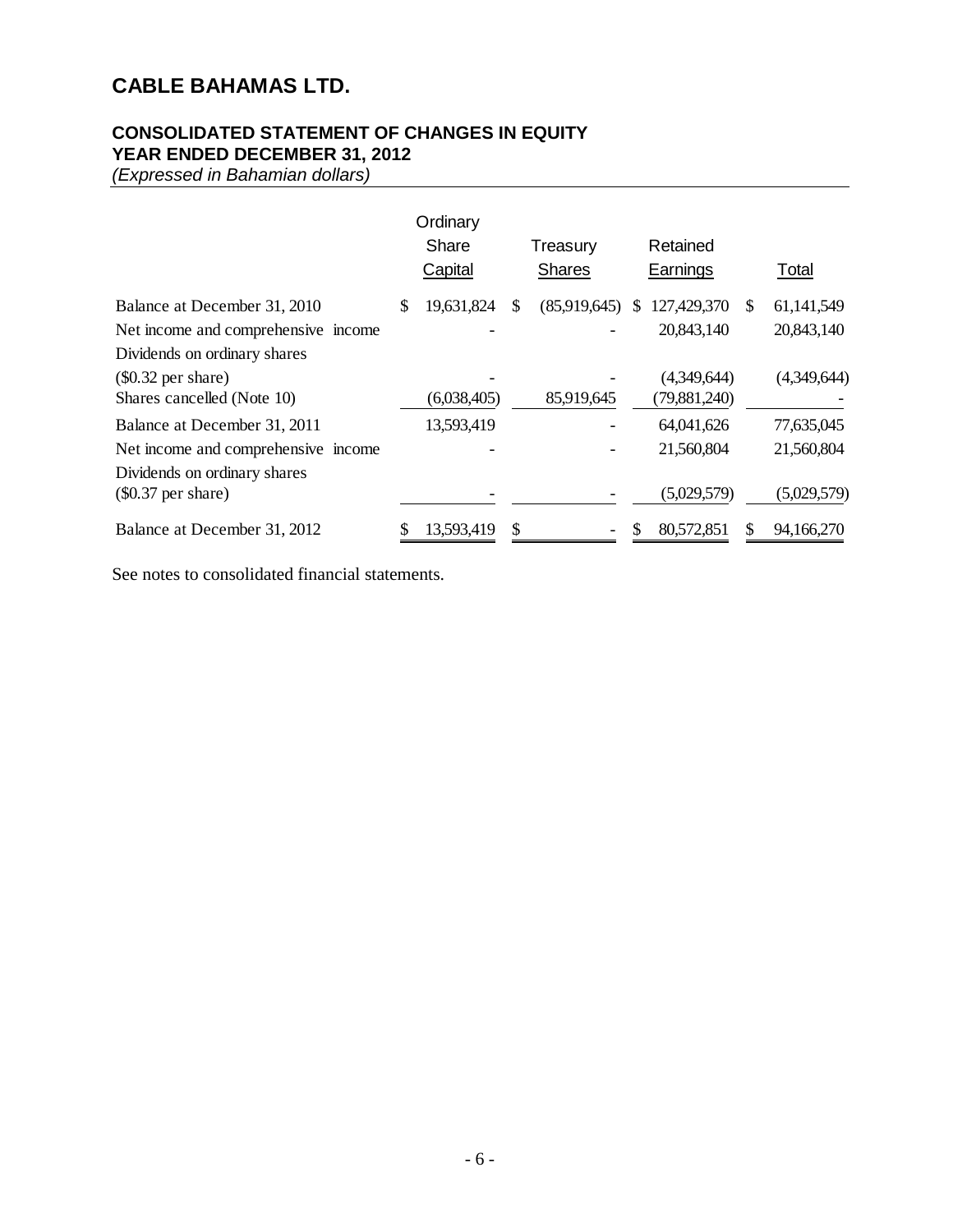# **CONSOLIDATED STATEMENT OF CASH FLOWS**

**YEAR ENDED DECEMBER 31, 2012**

*(Expressed in Bahamian dollars)*

|                                                                 | 2012             | 2011                       |
|-----------------------------------------------------------------|------------------|----------------------------|
| <b>CASH FLOWS FROM OPERATING ACTIVITIES:</b>                    |                  |                            |
| Net income                                                      | 21,560,804<br>\$ | 20,843,140<br>$\mathbb{S}$ |
| Adjustments for:                                                |                  |                            |
| Depreciation and amortization (Notes 7 and 8)                   | 19,396,349       | 16,825,903                 |
| Interest expense (Note 9)                                       | 1,638,995        | 1,755,612                  |
| Dividends on preferred shares (Note 10)                         | 4,600,000        | 4,775,000                  |
| Operating cash flows before working capital changes             | 47,196,148       | 44,199,655                 |
| Increase in accounts receivable, net                            | (2,759,330)      | (737, 197)                 |
| (Increase) decrease in prepaid expenses and deposits            | (319, 154)       | 744,808                    |
| Decrease (increase) in inventory                                | 1,428,365        | (2,235,286)                |
| Increase (decrease) in accounts payable and accrued liabilities | 5,977,193        | (3,394,410)                |
| (Decrease) increase in deferred income                          | (74, 587)        | 339,121                    |
| Increase in subscriber deposits                                 | 416,121          | 215,534                    |
| Net cash from operating activities                              | 51,864,756       | 39, 132, 225               |
| CASH FLOWS FROM INVESTING ACTIVITIES:                           |                  |                            |
| Additions to property, plant and equipment (Notes 7, 15 and 16) | (18, 433, 866)   | (22, 252, 476)             |
| Additions to deferred expenses (Note 8)                         | (3,440,647)      | (2,896,825)                |
| Additions to investment (Note 5)                                | (2,325,652)      |                            |
| Acquisition of subsidiary (net of cash acquired) (Note 6)       |                  | (7,050,490)                |
| Net cash used in investing activities                           | (24,200,165)     | (32, 199, 791)             |
|                                                                 |                  | (Continued)                |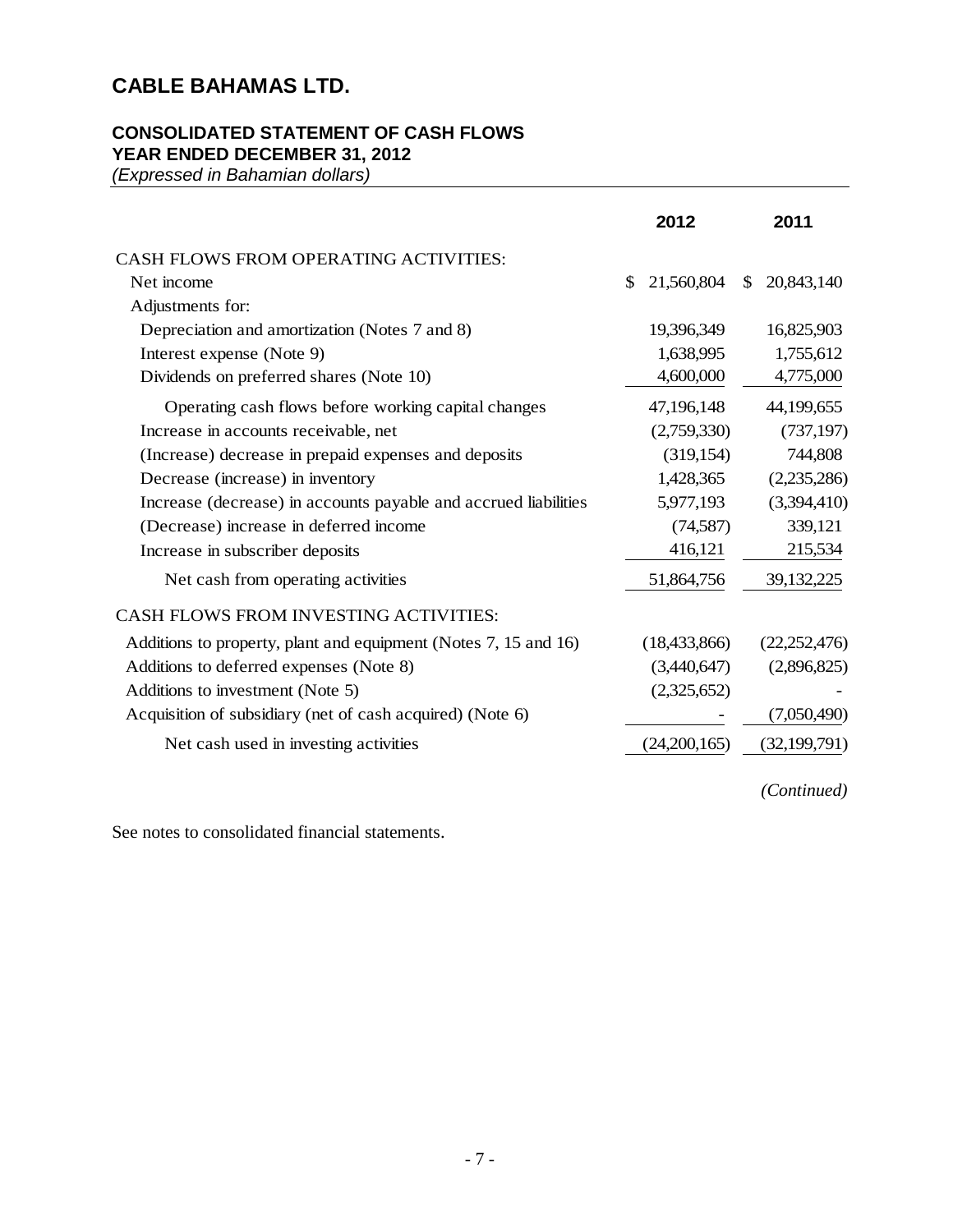# **CONSOLIDATED STATEMENT OF CASH FLOWS**

**YEAR ENDED DECEMBER 31, 2012**

*(Expressed in Bahamian dollars)*

|                                              | 2012            | 2011                       |
|----------------------------------------------|-----------------|----------------------------|
| CASH FLOWS FROM FINANCING ACTIVITIES:        |                 |                            |
| Proceeds from long-term debt (Note 9)        | \$              | 8,000,000<br><sup>\$</sup> |
| Repayment of long-term debt (Note 9)         | (13,476,991)    | (5,435,528)                |
| Redemption of preferred shares (Note 10)     |                 | (5,000,000)                |
| Interest on long-term debt (Note 9)          | (1,638,995)     | (1,755,612)                |
| Dividends paid on preferred shares (Note 10) | (4,600,000)     | (4,241,667)                |
| Dividends paid on ordinary shares            | (6,117,051)     | (3,262,421)                |
| Net cash used in financing activities        | (25,833,037)    | (11,695,228)               |
| NET INCREASE (DECREASE) IN CASH              | 1,831,554       | (4,762,794)                |
| CASH, BEGINNING OF YEAR                      | 6,844,224       | 11,607,018                 |
| CASH, END OF YEAR                            | \$<br>8,675,778 | \$<br>6,844,224            |
|                                              |                 | Concluded)                 |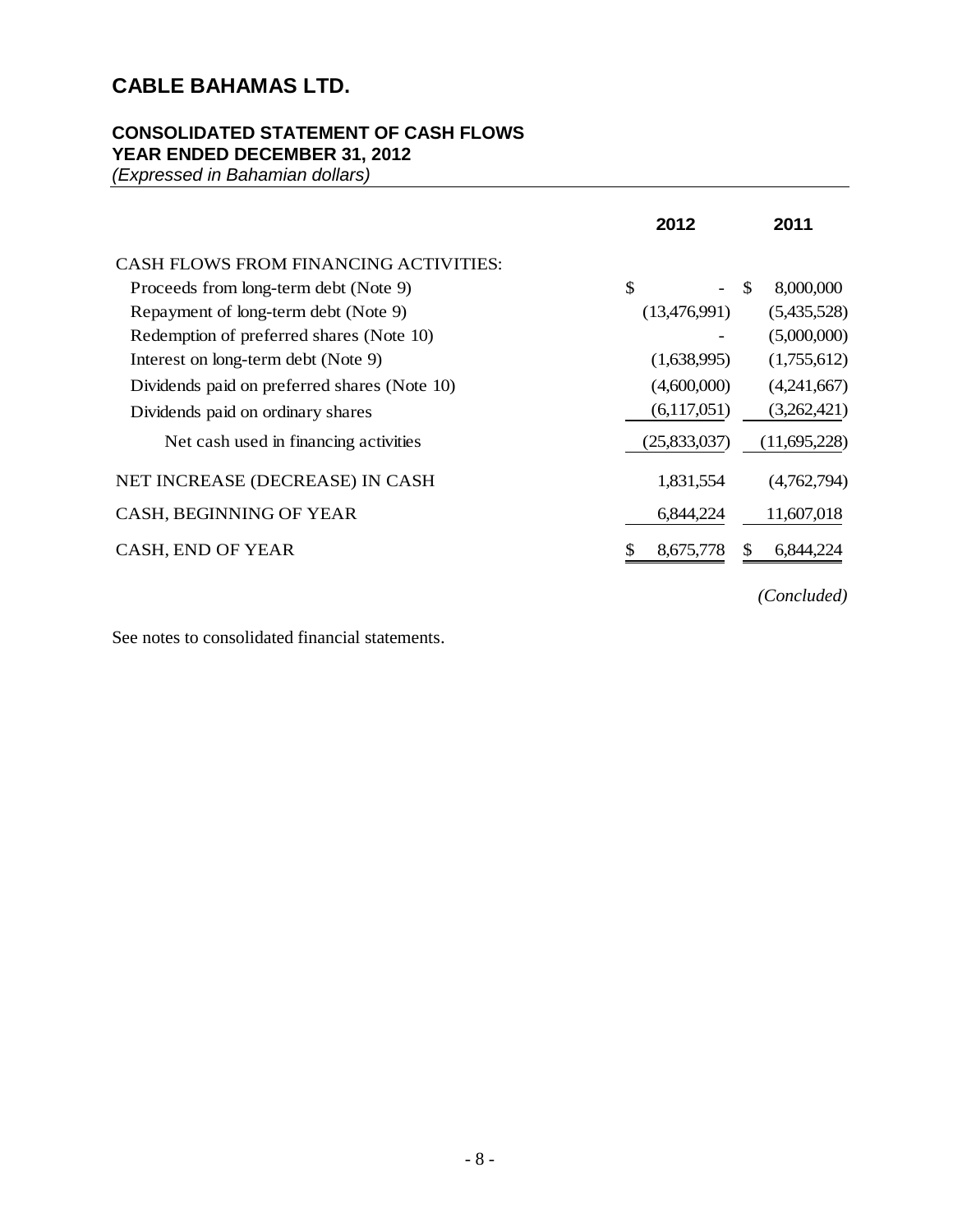# **NOTES TO CONSOLIDATED FINANCIAL STATEMENTS YEAR ENDED DECEMBER 31, 2012**

*(Expressed in Bahamian dollars)*

#### **1. GENERAL**

Cable Bahamas Ltd. (the "Company"), a public company, was incorporated on September 19, 1994, under the laws of The Commonwealth of The Bahamas.

The Company and its subsidiaries provide cable television and related services, national and international data services, Internet access services, telephony services, web hosting and business continuity services. The subsidiaries include Cable Freeport Ltd. ("Cable Freeport"), Caribbean Crossings Ltd. ("Caribbean"), Maxil Communications Ltd. ("Maxil"), Systems Resource Group Limited ("SRG") which are all incorporated under the laws of The Commonwealth of The Bahamas.

#### **2. NEW AND REVISED INTERNATIONAL ACCOUNTING STANDARDS AND INTERPRETATIONS**

In the current year, there were several new and amended Standards and Interpretations issued by the International Accounting Standards Board (the "IASB") and the International Financial Reporting Interpretations Committee (the "IFRIC") of the IASB effective for annual reporting periods beginning on or after January 1, 2012. The adoption of these Standards and Interpretations has not led to any changes in the Company's accounting policies.

#### *a. Standards and Interpretations effective but not affecting the reported results or financial position*

IFRS 1 (Amended) Severe Hyperinflation and Removal of Fixed Dates IFRS 7 (Amended) Financial Instruments: Disclosures - Transfers of Financial Assets IAS 12 (Amended) Deferred Tax-Recovery of Underlying Assets

The above standards have not led to changes in the financial position of the Company during the current year.

#### *b. Standards and Interpretations in issue but not yet effective*

IFRS 9 (Amended) Financial Instruments IFRS 10 Consolidated Financial Statements IFRS 11 Joint Arrangements IFRS 12 Disclosure of Interests in Other Entities IFRS 13 Fair Value Measurements IAS 1 (Amended) Presentation of Items of Other Comprehensive Income IAS 16 (Amended) Property, Plant and Equipment IAS 19 (Revised 2011) Employee Benefits IAS 27 (Revised 2011) Separate Financial Statements IAS 28 (Revised 2011) Investments in Associates and Joint Ventures IAS 32 (Amended) Offsetting of Assets and Liabilities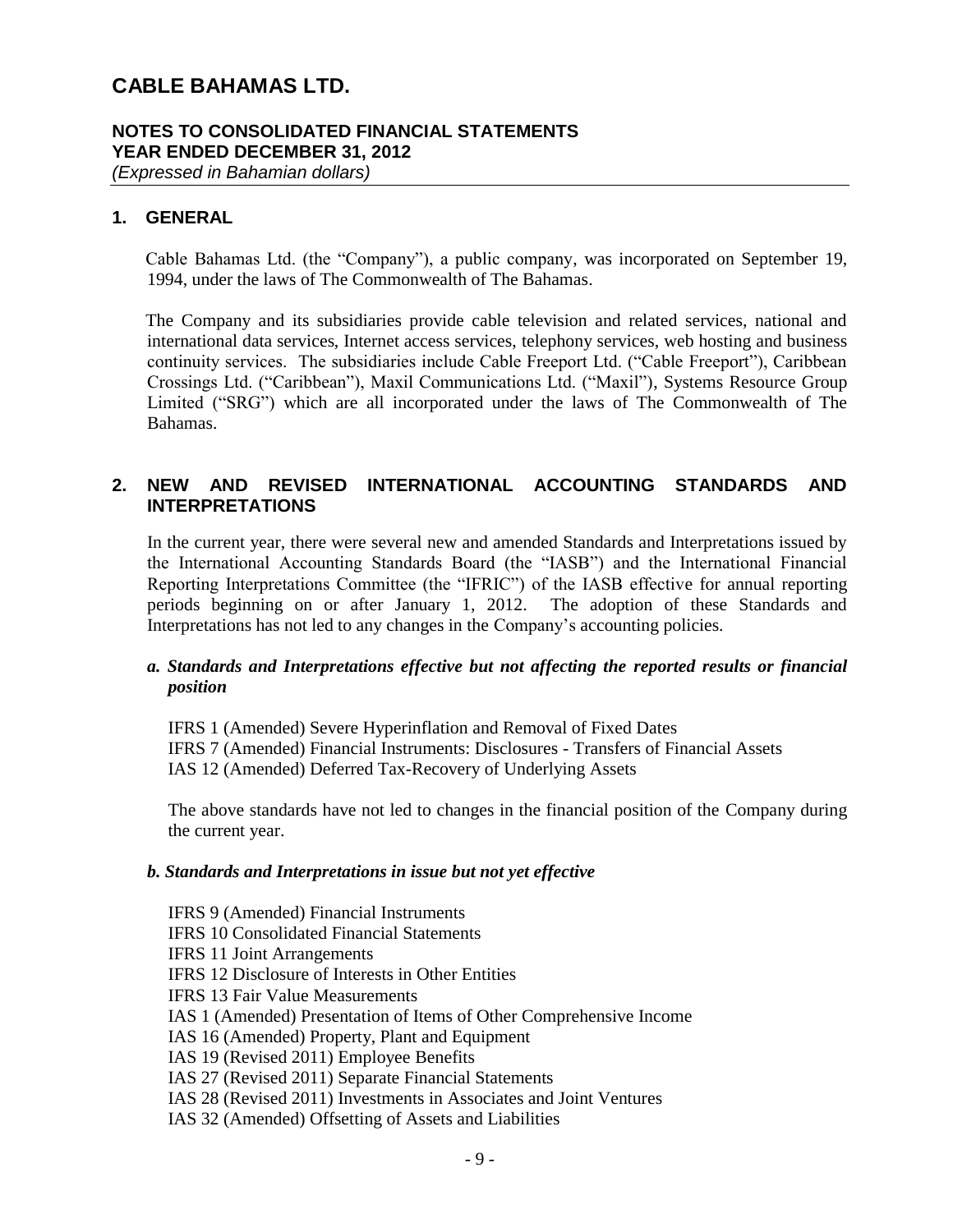IAS 34 (Amended) Interim Financial Reporting IFRIC 20 Stripping Costs in the Production Phase of a Surface Mine

Management has not assessed whether the relevant adoption of these standards and interpretations in future periods will have a material impact on the financial statements of the Company.

# **3. SIGNIFICANT ACCOUNTING POLICIES**

*Statement of compliance* - These consolidated financial statements have been prepared in accordance with International Financial Reporting Standards, applied consistently for all periods presented.

The preparation of consolidated financial statements, in conformity with International Financial Reporting Standards, requires management to make estimates and assumptions that affect the reported amounts of assets and liabilities and disclosure of contingent assets and liabilities at the date of the consolidated financial statements, and the reported amounts of revenue and expenses during the reporting period. Actual results could differ from those estimates.

The estimates and underlying assumptions are reviewed on an ongoing basis. Revisions to accounting estimates are recognized in the period in which the estimate is revised if the revision affects only that period or in the period of the revision and future periods if the revision affects both current and future periods.

*Basis of consolidation* - These consolidated financial statements for the year ended December 31, 2012 include the accounts of the Company and its wholly-owned subsidiaries, Cable Freeport, Caribbean, Maxil and SRG. All inter-company balances and transactions have been eliminated on consolidation.

*Basis of preparation* - These consolidated financial statements have been prepared on the historical cost basis. The principal accounting policies are set out below:

- *a. Cash -* Cash comprises cash on hand, demand deposits and other short-term, highly liquid investments that are readily convertible to a known amount of cash and are subject to insignificant risk of changes in value.
- *b. Accounts receivable -* Accounts receivable are carried net of allowance for doubtful accounts. All subscriber receivables outstanding for 90 days or more are fully provided for. In addition, the credit quality of all subscriber receivables is monitored on a regular basis to determine whether any exceptions should apply to the policy and if any changes warrant an increase or decrease in the allowance for doubtful accounts.
- *c. Inventory -* Inventory items are recorded at lower of cost or net realizable value, with cost being determined using average cost. All inventory items are transferred to fixed assets or operating expenses accordingly, as they are placed into operation.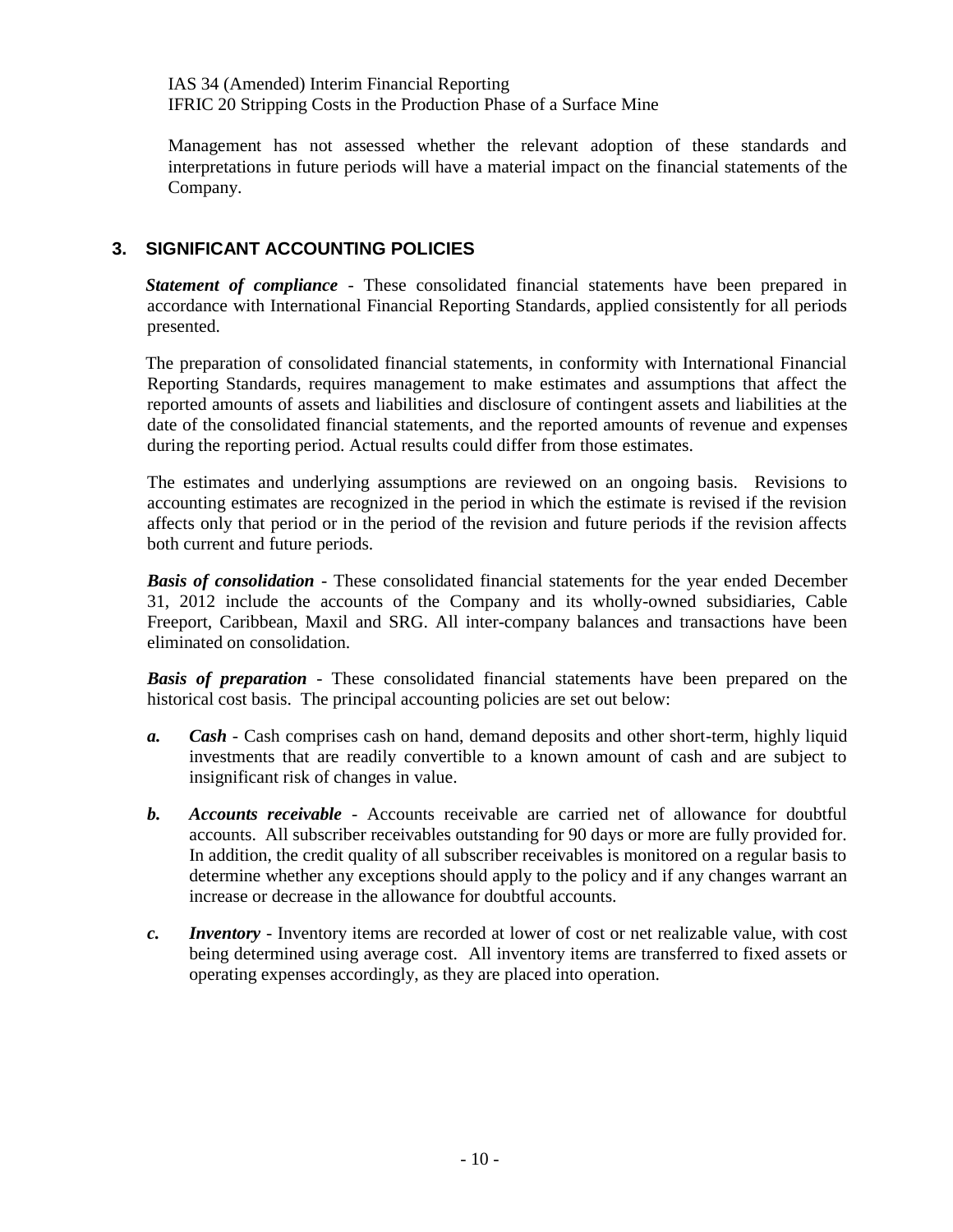*d. Property, plant and equipment* - Property, plant and equipment are carried at cost less accumulated depreciation and are depreciated on a straight-line basis over their estimated useful lives as follows:

| Commercial buildings | 40 years       |
|----------------------|----------------|
| Vehicles             | 3 years        |
| Equipment            | $3 - 20$ years |
| Cable systems        | 20 years       |
| Fiber optic network  | 25 years       |
| Web hosting systems  | 8 years        |

Improvements that extend asset lives, and costs associated with the construction of cable and data transmission and distribution facilities, including direct labour and materials, are capitalized. Other repairs and maintenance costs are expensed as incurred.

- *e. Intangible assets* Intangible assets are carried at cost less accumulated amortization and net of any adjustment for impairment, and consist of the following:
	- . *Acquired franchise license* - Acquired franchise license is being amortized on a straight-line basis over a period of 40 years. A period of 40 years has been selected because the Company has acquired an exclusive cable operating license through to the year 2054.
	- $\bullet$  *Acquired Internet contracts -* Acquired Internet contracts are amortized on a straightline basis over a period of 10 years through to the year 2014.
	- $\bullet$  *Communications license -* All of the cost associated with the new license are being amortized on a straight-line basis over the term of the license which expires in the year 2024.
	- $\bullet$  *Acquired licenses -* Acquired communications and spectrum licenses are being amortized on a straight line basis over the term of the licenses which expire in the year 2024.

The estimated useful lives and amortization methods are reviewed at each annual reporting period, with the effect of any changes in the estimate being accounted for on a prospective basis.

- *f. Impairment of assets -* At each statement of financial position date, management reviews the carrying amounts of its tangible and intangible assets to determine whether there is any indication that those assets have suffered an impairment loss. If any such indication exists, the recoverable amount of the asset is estimated in order to determine the extent of the impairment loss (if any). Recoverable amount is the higher of fair value less costs to sell and value in use. Any impairment loss is recognized as an expense immediately.
- *g. Deferred income* Payments received in advance from subscribers are treated as deferred income and are recognized as income when earned.
- *h. Subscriber deposits* In the normal course of its operations, the Company requires its customers to make deposits relating to services contracted. These deposits are repayable to the customer on termination of contracted services, net of any outstanding amounts due.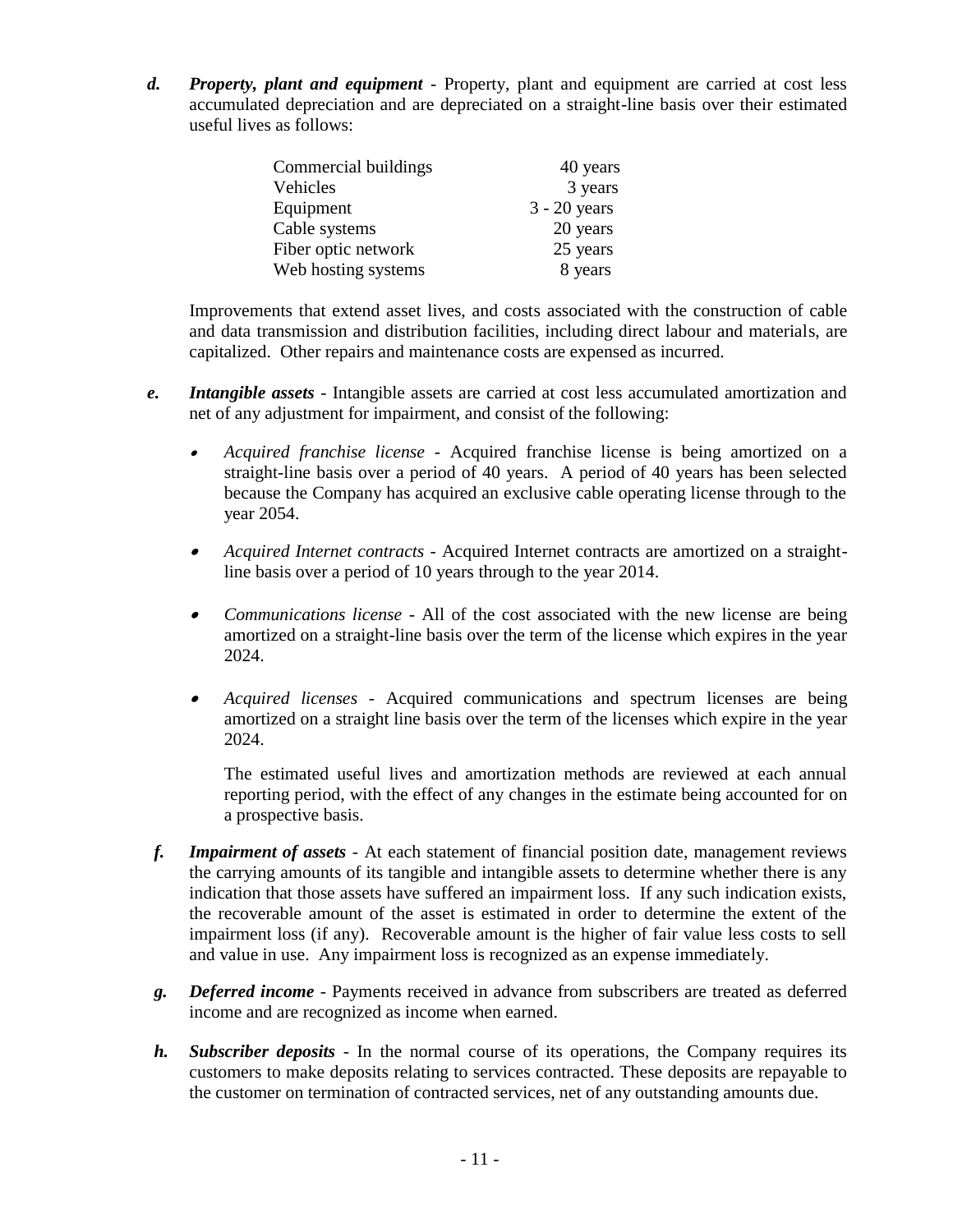- *i. Foreign currency translation* Assets and liabilities in other currencies have been translated into Bahamian dollars at the appropriate rates of exchange prevailing as of year end. Income and expense items have been translated at the actual rates on the date of the transaction and translation changes are recorded in the consolidated statement of comprehensive income.
- *j. Borrowing costs -* Borrowing costs directly attributable to the acquisition, construction or production of qualifying assets which are assets that necessarily take a substantial period of time to get ready for their intended use are added to the cost of those assets until such time as those assets are ready for their intended use. The costs are added proportionately to the qualifying assets over the period in which the assets are being acquired, constructed or produced.

#### *k. Financial Instruments:*

- $\bullet$  *Financial assets* - Financial assets are designated as either, a) financial assets at fair value through profit or loss, b) held-to-maturity, c) loans and receivables and or d) available for sale. All financial assets are carried at fair value or at cost if they have no quoted market price in an active market or the fair value cannot be reliably measured.
- *l. Basic and diluted earnings per share -* Net comprehensive income per ordinary share is calculated by dividing net comprehensive income for the year by the weighted average number of ordinary shares outstanding during the year. There are no dilutive items and thus there is no difference between the basic and diluted earnings per share.
- *m. Retirement benefit costs -* Employer's contributions made to the defined contribution retirement benefit plan are charged as an expense as they fall due.
- *n. Related parties* Related parties include shareholders with shareholdings of 10% or greater of outstanding common shares, senior executive officers, directors, and companies that are controlled by these parties.
- *o. Revenue recognition* Revenue from the sale of services is recognized when the installation of the services is completed or when revenue is earned. Depending on the installation completion date, revenue is recognized on a pro rata basis in the period in which the installation occurs.
- *p. Critical accounting judgments and key sources of estimation uncertainty -* In the application of the Company's accounting policies, management is required to make judgments, estimates and assumptions about the carrying amounts of assets and liabilities that are not readily apparent from other sources.

The estimates and associated assumptions are based on historical experience and other factors that are considered to be relevant. Actual results may differ from these estimates.

*q. Operating leases* - The Company rents poles and other support structures under operating leases. Operating lease payments are recognised as an expense on a straight-line basis over the lease term. Contingent rentals arising under operating leases are recognised as an expense in the period in which they are incurred.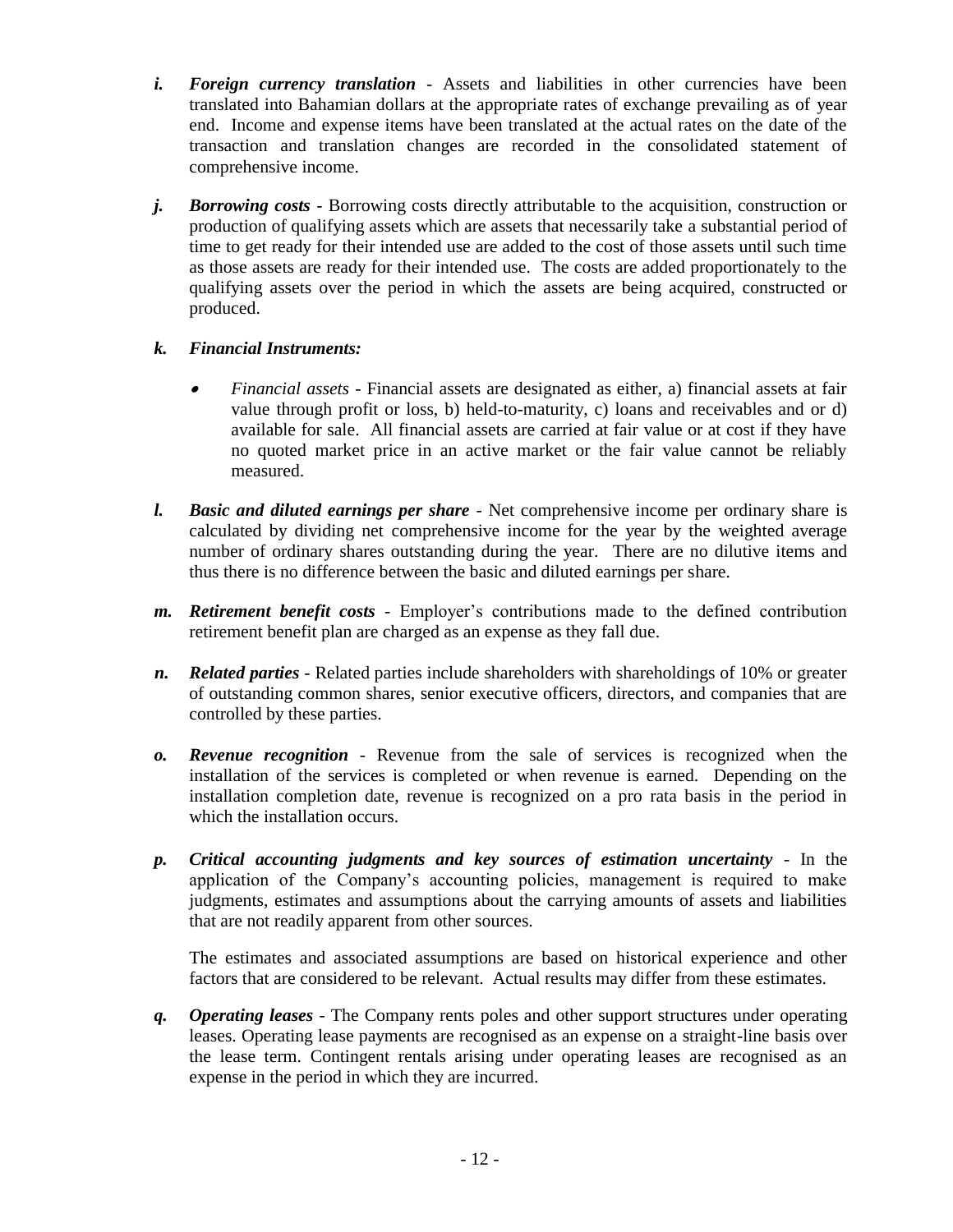# **4. ACCOUNTS RECEIVABLE, NET**

Accounts receivable, net comprise of the following:

|                                 |   | 2012        | 2011            |
|---------------------------------|---|-------------|-----------------|
| <b>Subscribers</b>              | S | 11,947,555  | 8,925,762<br>-S |
| Other                           |   | 1,220,385   | 913,341         |
|                                 |   | 13,167,940  | 9,839,103       |
| Allowance for doubtful accounts |   | (1,367,597) | (798,090)       |
|                                 |   | 11,800,343  | 9,041,013       |

Ageing of past due but not impaired:

|                |    | 2012         | 2011              |
|----------------|----|--------------|-------------------|
| $30 - 60$ days | S. | 4,805,267    | - \$<br>4,062,581 |
| $60 - 90$ days |    | 1,741,303    | 1,417,412         |
|                |    | 6,546,570 \$ | 5,479,993         |

The movement of allowance for doubtful accounts is as follows:

|                                                     | 2012            |    | 2011      |
|-----------------------------------------------------|-----------------|----|-----------|
| Balance at beginning of year                        | \$<br>798,090   | -S | 649,090   |
| Amounts written off during the year                 | (625,987)       |    | (342,211) |
| Amounts recovered during the year                   | 480,700         |    | 37,724    |
| Allowance recognized in the consolidated            |                 |    |           |
| statement of comprehensive income                   | 714,794         |    | 453,487   |
| Balance at the end of the year                      | 1,367,597       | \$ | 798,090   |
| Ageing of impaired trade receivables is as follows: |                 |    |           |
| 90 - 120 days                                       | \$<br>994,976   | -S | 357,976   |
| Greater than 120 days                               | 728,219         |    | 495,409   |
|                                                     | \$<br>1,723,195 |    | 853,385   |

## **5. INVESTMENTS**

In October and December of 2012 the Company signed agreements to purchase four Florida based communications companies which currently provide cable television, broadband, telephony and data services. At March 30, 2013 all US required regulatory approvals including approvals from the Federal Communications Commission were received. Application for required Bahamas regulatory approvals were submitted in 2012 but were still pending as at the date of approval of these financial statements.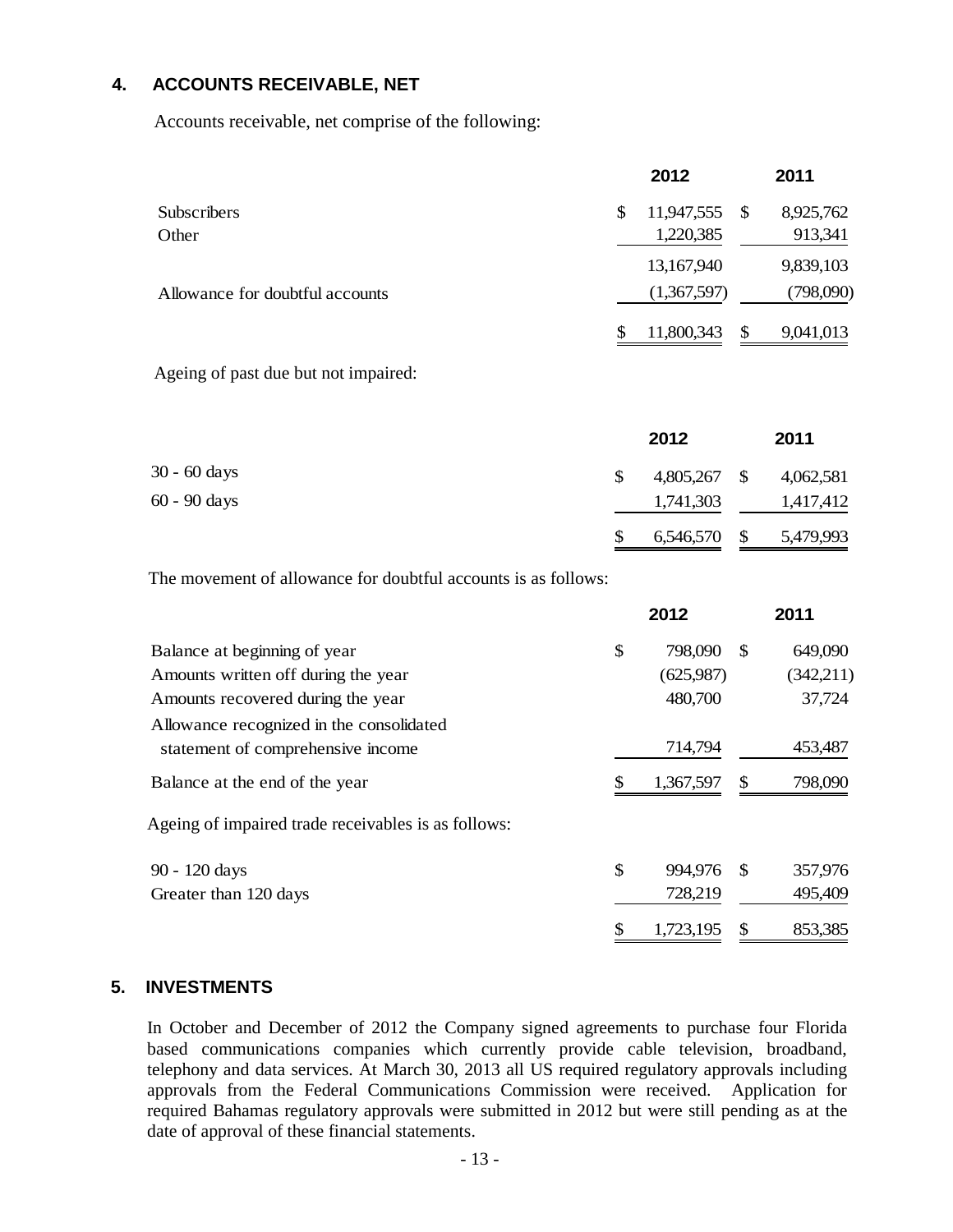Included in Investments is \$2,325,652 of non-refundable deposits paid in 2012 which will be applied to the purchase price of the acquisitions on closing, which will occur on receiving Bahamas government approval. Additional non-refundable deposits totaling \$3,697,433 were paid in 2013.

All other costs and expenditures related to the acquisitions incurred in 2012, totaling \$1,467,802, are included in operating expenses in the consolidated statement of comprehensive income. Additional costs incurred in 2013 total \$453,086 and will be expensed in 2013. This treatment is consistent with the requirements under IFRS 3 – Business Combinations.

#### **6. SUBSIDIARY ACQUIRED**

In May 2011 the Company completed the acquisition of all the issued and outstanding shares in the capital of SRG, a licensed telecommunications operator. The total consideration for the acquisition was \$15 million inclusive of the option and associated costs of \$4.6 million. The total cash paid in 2011 was \$10.4 million, which net of cash acquired at closing was \$7.1 million. The fair market value of the net assets at the time of purchase approximated \$2.1 million and intangible assets were \$12.9 million.

The primary reason for the purchase of SRG was to increase the Company's presence and take advantage of opportunities in a fully liberalized communications market.

Net tangible assets and liabilities acquired included:

|                                     | 2012 | 2011                     |
|-------------------------------------|------|--------------------------|
| Cash                                |      | 3,382,186<br>\$          |
| Accounts receivable                 |      | 1,552,425<br>\$          |
| Inventories                         |      | 32,375                   |
| Propert, plant and equipment        |      | 2,930,298<br>\$          |
| Accounts payable                    |      | 2,851,025<br>\$          |
| Unearned revenue                    |      | 125,846<br><sup>\$</sup> |
| Current portion of notes receivable |      | 109,562<br><sup>\$</sup> |
| Current portion of finance lease    |      | 2,758,758<br>\$.         |

An audited result for the 16 month period from January 1, 2011 to April 30, 2012 was:

| Revenue    |  | $-$ \$ 12,857,599 |
|------------|--|-------------------|
| Net profit |  | $-$ \$ 1,022,587  |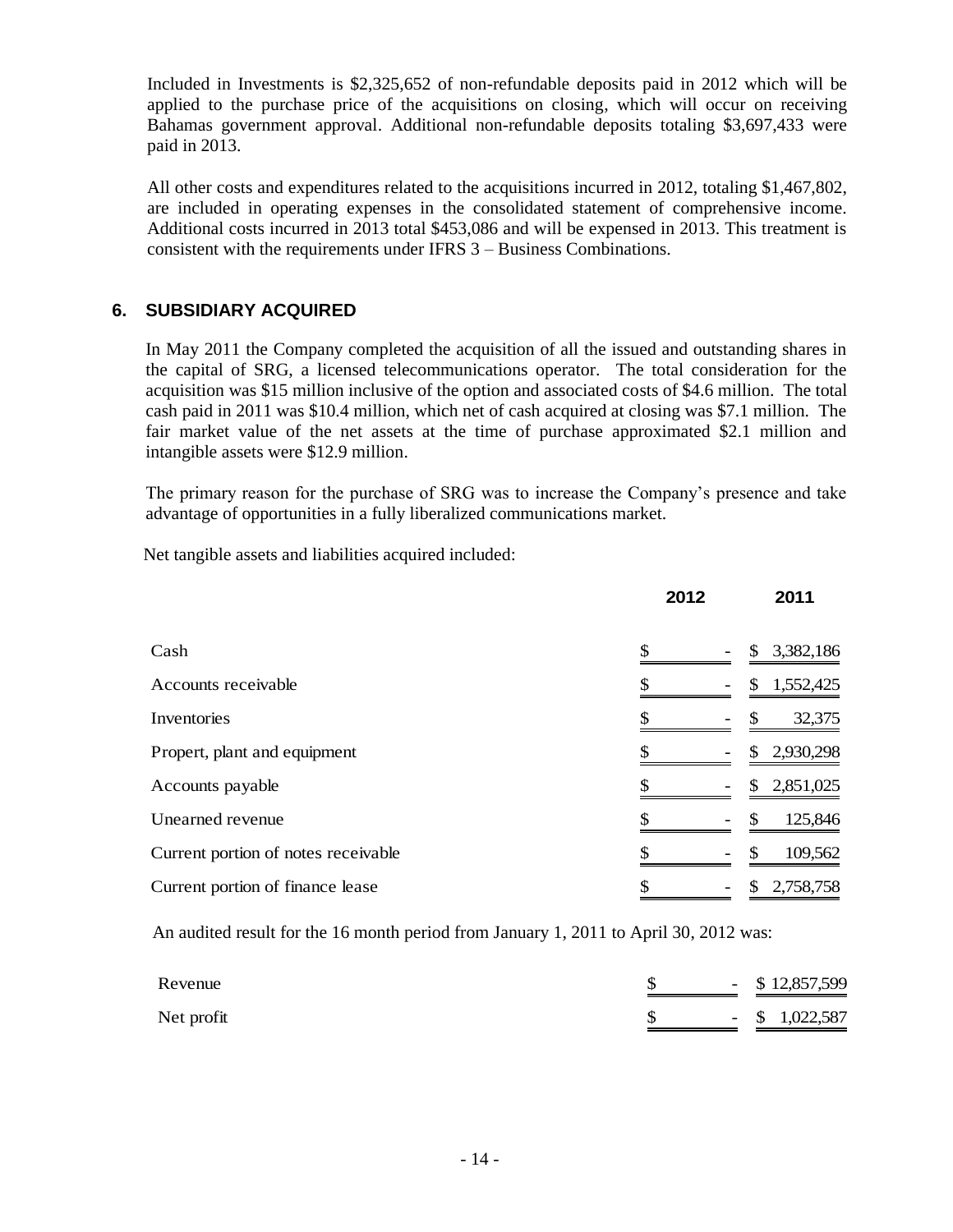# **7. PROPERTY, PLANT AND EQUIPMENT**

The movement of property, plant and equipment during the year is as follows:

|                                                                                     | Land           | Commercial<br><b>Buildings</b>       | Vehicles                                            | Equipment                                             | Cable<br>Systems                                     | Fiber<br>Optic<br>Network        | Web<br>Hosting<br>Systems             | Total                                                      |
|-------------------------------------------------------------------------------------|----------------|--------------------------------------|-----------------------------------------------------|-------------------------------------------------------|------------------------------------------------------|----------------------------------|---------------------------------------|------------------------------------------------------------|
| COST:                                                                               |                |                                      |                                                     |                                                       |                                                      |                                  |                                       |                                                            |
| Balance at December 31, 2010<br>Additions<br>Transfer of assets<br>Disposals        | \$1,928,748    | \$30,970,520<br>238,533<br>86,799    | \$1,935,218<br>1,497,750<br>13,895<br>(632,393)     | \$33,064,560<br>8,631,004<br>8,203,692<br>(1,346,625) | \$157,663,290<br>11,885,189                          | \$26,613,595                     | \$591,921<br>(21,266)                 | 252,767,852<br>S<br>22,252,476<br>8,304,386<br>(2,000,284) |
| Balance at December 31, 2011<br><b>Additions</b><br>Transfer of assets<br>Disposals | 1,928,748      | 31,295,852<br>272,637<br>(367, 152)  | 2,814,470<br>602,481<br>$\overline{a}$<br>(492,965) | 48,552,631<br>8,503,541<br>893,988<br>(6,513,310)     | 169,548,479<br>9,372,590<br>(897,366)                | 26,613,595<br>10,355<br>3,378    | 570,655<br>39,414<br>÷,<br>(100, 637) | 281,324,430<br>18,801,018<br>(367, 152)<br>(7,106,912)     |
| Balance at December 31, 2012                                                        | \$1,928,748    | \$31,201,337                         | \$2,923,986                                         | \$51,436,850                                          | \$178,023,703                                        | \$26,627,328                     | \$509,432                             | \$<br>292,651,384                                          |
| <b>ACCUMULATED</b><br>DEPRECIATION:                                                 |                |                                      |                                                     |                                                       |                                                      |                                  |                                       |                                                            |
| Balance at December 31, 2010<br>Depreciation<br>Transfer of assets<br>Disposals     | \$             | \$<br>4,151,859<br>779,884<br>81,966 | \$1,098,560<br>806,170<br>13,895<br>(632,393)       | \$11,688,838<br>4,511,141<br>5,278,227<br>(1,346,625) | 62,091,960<br>$\boldsymbol{\mathsf{S}}$<br>8,888,702 | \$10,610,825<br>1,068,000        | \$556,891<br>8,470<br>(21,266)        | 90,198,933<br>S<br>16,062,367<br>5,374,088<br>(2,000,284)  |
| Balance at December 31, 2011<br>Depreciation<br>Transfer of assets<br>Disposals     |                | 5,013,709<br>775,699                 | 1,286,232<br>966,436<br>(492,965)                   | 20,131,581<br>6,193,728<br>893,988<br>(6,513,310)     | 70,980,662<br>8,701,050<br>(897,366)                 | 11,678,825<br>1,060,000<br>3,378 | 544,095<br>10,600<br>(100, 637)       | 109,635,104<br>17,707,513<br>(7,106,912)                   |
| Balance at December 31, 2012                                                        | \$             | 5,789,408<br>\$                      | \$1,759,703                                         | \$20,705,987                                          | 78,784,346<br>\$                                     | \$12,742,203                     | \$454,058                             | \$120,235,705                                              |
| <b>CARRYING VALUE:</b>                                                              |                |                                      |                                                     |                                                       |                                                      |                                  |                                       |                                                            |
| As at December 31, 2012                                                             | 1,928,748<br>S | \$25,411,929                         | \$1,164,283                                         | \$30,730,863                                          | 99,239,357<br>\$                                     | \$13,885,125                     | 55,374<br>\$                          | 172,415,679<br>\$                                          |
| As at December 31, 2011                                                             | 1,928,748<br>S | \$26,282,143                         | \$1,528,238                                         | \$28,421,050                                          | 98,567,817<br>S                                      | \$14,934,770                     | 26,560<br>S                           | \$171,689,326                                              |

As at December 31, 2012, management has analyzed the Company's property, plant and equipment and concluded that there is no known impairment of these assets that exists. Among the factors considered in making this assessment are the nature of the asset and its use, the going concern assumption, and the absence of any obsolescence indications.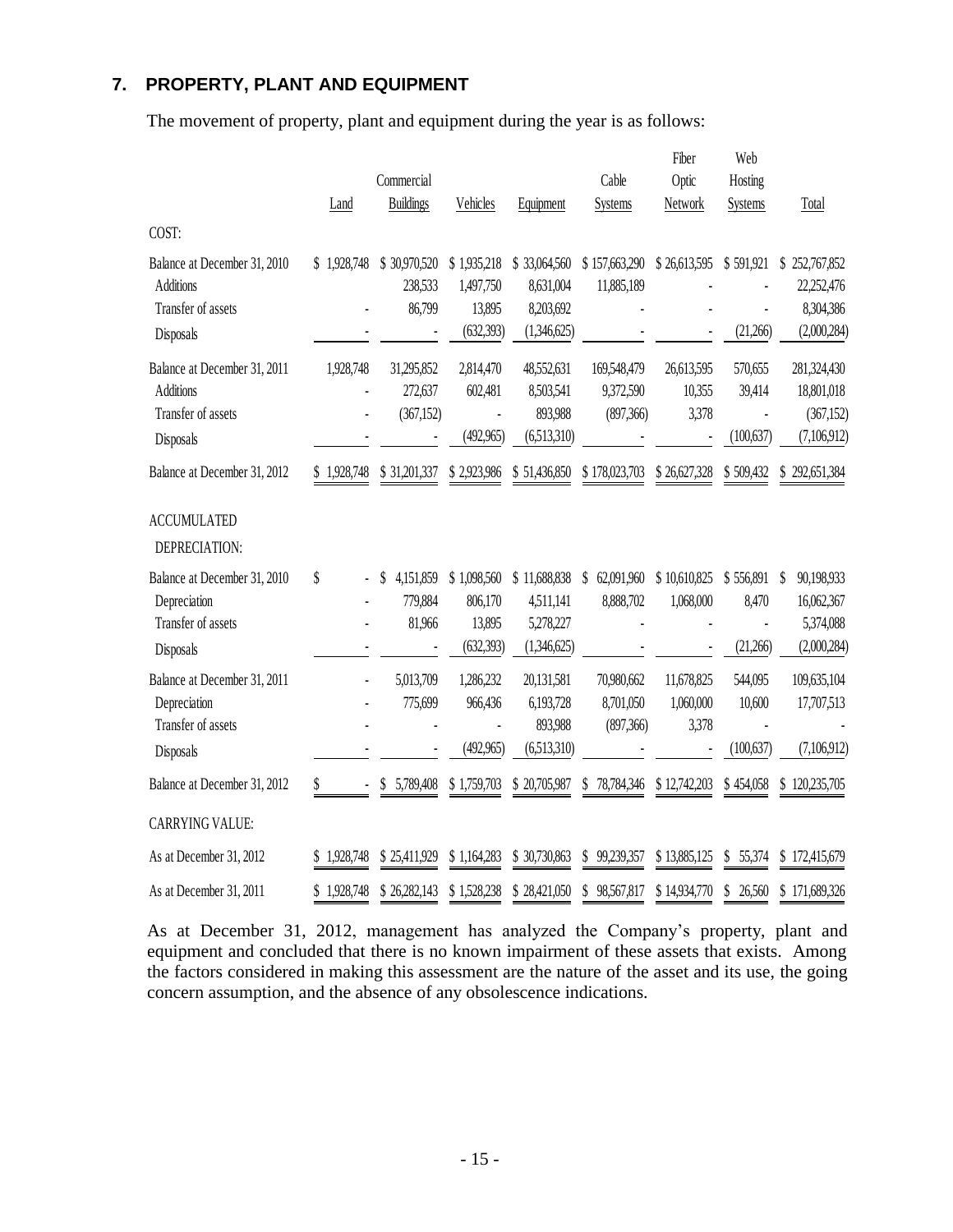## **8. INTANGIBLE ASSETS**

Intangible assets consist of the following:

|                              | Acquired             |                           | Acquired              |                                           |                 |
|------------------------------|----------------------|---------------------------|-----------------------|-------------------------------------------|-----------------|
|                              | Franchise<br>License | Communications<br>License | Internet<br>Contracts | Acquired<br>Licenses                      | Total           |
| <b>COST</b>                  |                      |                           |                       |                                           |                 |
| Balance at December 31, 2010 | \$5,221,248          | 1,218,953<br>\$           | \$<br>1,200,000       | $\mathcal{S}$<br>$\overline{\phantom{a}}$ | \$<br>7,640,201 |
| <b>Additions</b>             |                      | 2,896,825                 |                       | 12,947,315                                | 15,844,140      |
| Balance at December 31, 2011 | 5,221,248            | 4,115,778                 | 1,200,000             | 12,947,315                                | 23,484,341      |
| <b>Additions</b>             |                      | 3,440,647                 |                       |                                           | 3,440,647       |
| Balance at December 31, 2012 | \$5,221,248          | 7,556,425<br>\$           | 1,200,000<br>\$       | 12,947,315<br>\$                          | 26,924,988<br>S |
| <b>AMORTIZATION</b>          |                      |                           |                       |                                           |                 |
| Balance at December 31, 2010 | 2,046,372            |                           | 720,000               |                                           | 2,766,372       |
| Amortization for the year    | 130,536              | 133,000                   | 120,000               | 380,000                                   | 763,536         |
| Balance at December 31, 2011 | \$2,176,908          | \$<br>133,000             | \$<br>840,000         | \$<br>380,000                             | \$<br>3,529,908 |
| Amortization for the year    | 130,536              | 454,300                   | 120,000               | 984,000                                   | 1,688,836       |
| Balance at December 31, 2012 | \$2,307,444          | 587,300<br>\$             | 960,000<br>\$         | \$<br>1,364,000                           | 5,218,744       |
| <b>CARRYING VALUE:</b>       |                      |                           |                       |                                           |                 |
| December 31, 2012            | \$2,913,804          | \$<br>6,969,125           | \$<br>240,000         | 11,583,315<br>\$                          | \$21,706,244    |
| December 31, 2011            | \$3,044,340          | 3,982,778<br>S            | 360,000<br>S          | 12,567,315<br>S                           | \$19,954,433    |

In 2010 the Company began the recognition of costs required to fully utilize its Communications License and enter the voice market as an intangible asset. The recognition of these costs concluded in 2012. This treatment follows the guidelines set forth in IAS 38.

Intangible assets acquired as a part of the acquisition of SRG included Spectrum and Communications Licenses, collectively the "Acquired Licenses". The Spectrum license was granted on November 23, 2009 and allows SRG to use the Assigned Radio Spectrum in The Commonwealth of The Bahamas. The Communication License was granted on November 23, 2009 and allows the licensee within, into, from and through The Bahamas a right to provide Carriage Services and to establish, maintain and operate one or more networks. The value of the spectrum was calculated to be \$6.9 million and the communication license \$6.0 million. Both licenses are being amortized over the remaining term of the licenses. As these licenses are of a similar nature, and have the same term, for reporting and disclosure purposes they are classified together as Acquired Licenses. This treatment follows the guidelines of IAS 38.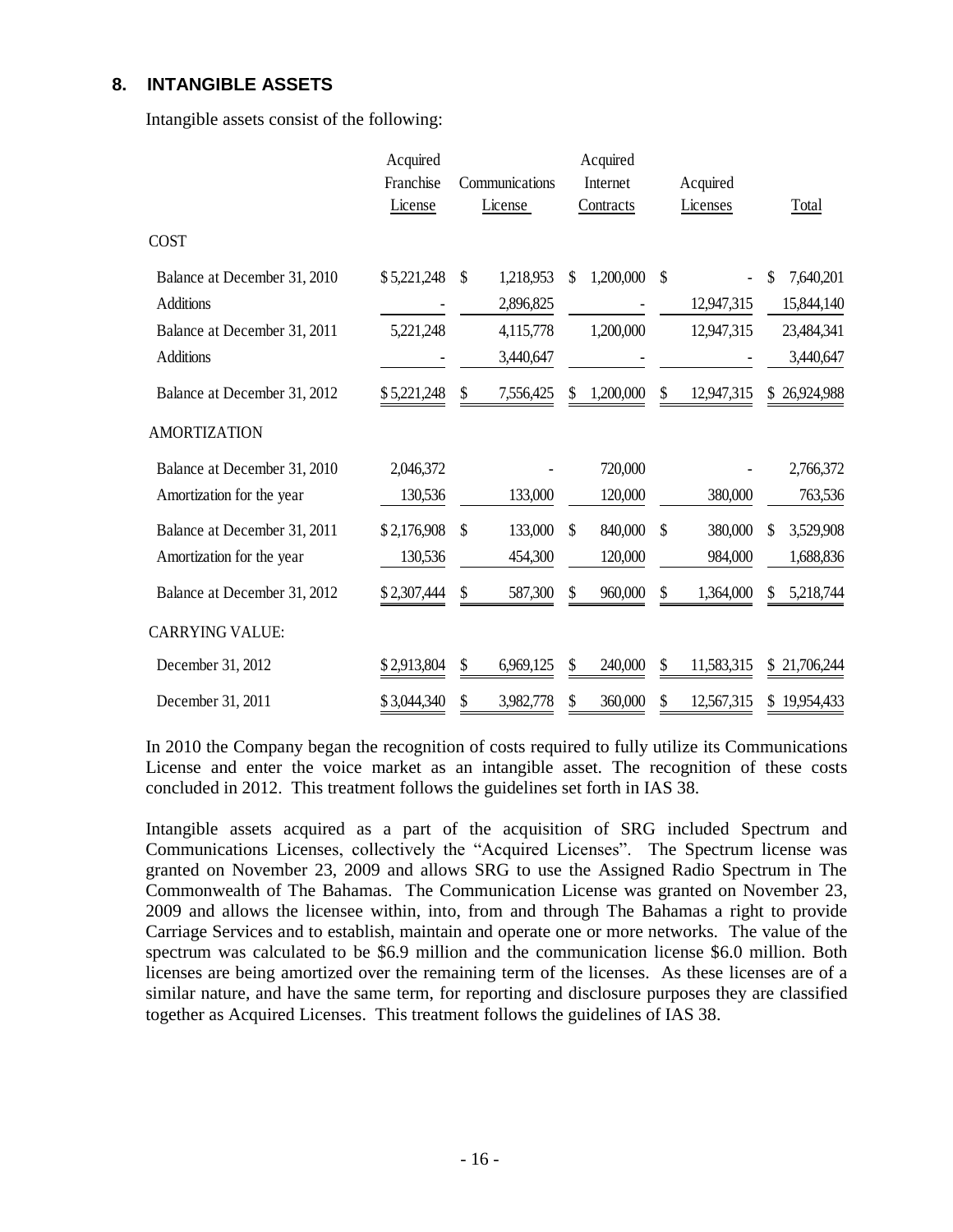#### **9. LONG-TERM DEBT**

The Company has a US Dollar senior credit facility with two syndicated banks. The loans are secured by a First Registered Demand Debenture creating a fixed and floating charge over all assets of the Company and its subsidiaries, guarantees and postponement of claims from Maxil, Caribbean, Cable Freeport and SRG and assignment of insurance policies over the assets of the Company and its subsidiaries. The total amount owing of \$38,188,000 (2011: \$51,664,991) under the loans bear interest at (a) LIBOR or Base Rate Advance plus applicable margins ranging from 1.5% to 3.5% for the US Dollar portions and; (b) Nassau Prime rate plus applicable margins ranging from 1.5% to 2.5% for the Bahamian Dollar portion. As at year end the total amount outstanding was denominated in US Dollars. The margins applied are determined based on the Company's leverage ratio.

The loans are repayable in monthly and quarterly principal installments. Based upon the outstanding principal balance of \$38,188,000 at December 31, 2012, the aggregate maturities are as follows:

| Year |              |               |
|------|--------------|---------------|
| 2013 | <sup>S</sup> | 7,000,000     |
| 2014 |              | 31,188,000    |
|      |              | \$ 38,188,000 |

#### **10. PREFERRED SHARES**

Preferred shares consist of the following:

|                                            | 2012       |     | 2011       |
|--------------------------------------------|------------|-----|------------|
| <b>CABLE BAHAMAS PREFERRED SHARES:</b>     |            |     |            |
| Authorized:                                |            |     |            |
| 10,000 shares par value B\$1,000           |            |     |            |
| 25,000,000 shares par value B\$0.01        |            |     |            |
| Issued: 4,000,000 shares par value B\$0.01 |            |     |            |
| 8% Series Four cumulative redeemable       |            |     |            |
| preferred shares at B\$10                  | 40,000,000 |     | 40,000,000 |
| Issued: 20,000 shares par value B\$0.01    |            |     |            |
| 7% Series Five cumulative redeemable       |            |     |            |
| preferred shares at B\$1,000               | 20,000,000 |     | 20,000,000 |
| TOTAL.                                     | 60,000,000 | SS. | 60,000,000 |

The Series Four shares do not carry voting rights and pay dividends semi-annually. Redemption of all shares will begin on August 31, 2015 and will continue on each August 31 thereafter through and including August 31, 2019

The 7% Series Five preferred shares were issued on July 1, 2010. These shares do not carry voting rights and pay dividends semi-annually. The Company has the option to redeem the Series Five preferred shares after the second anniversary of the issue.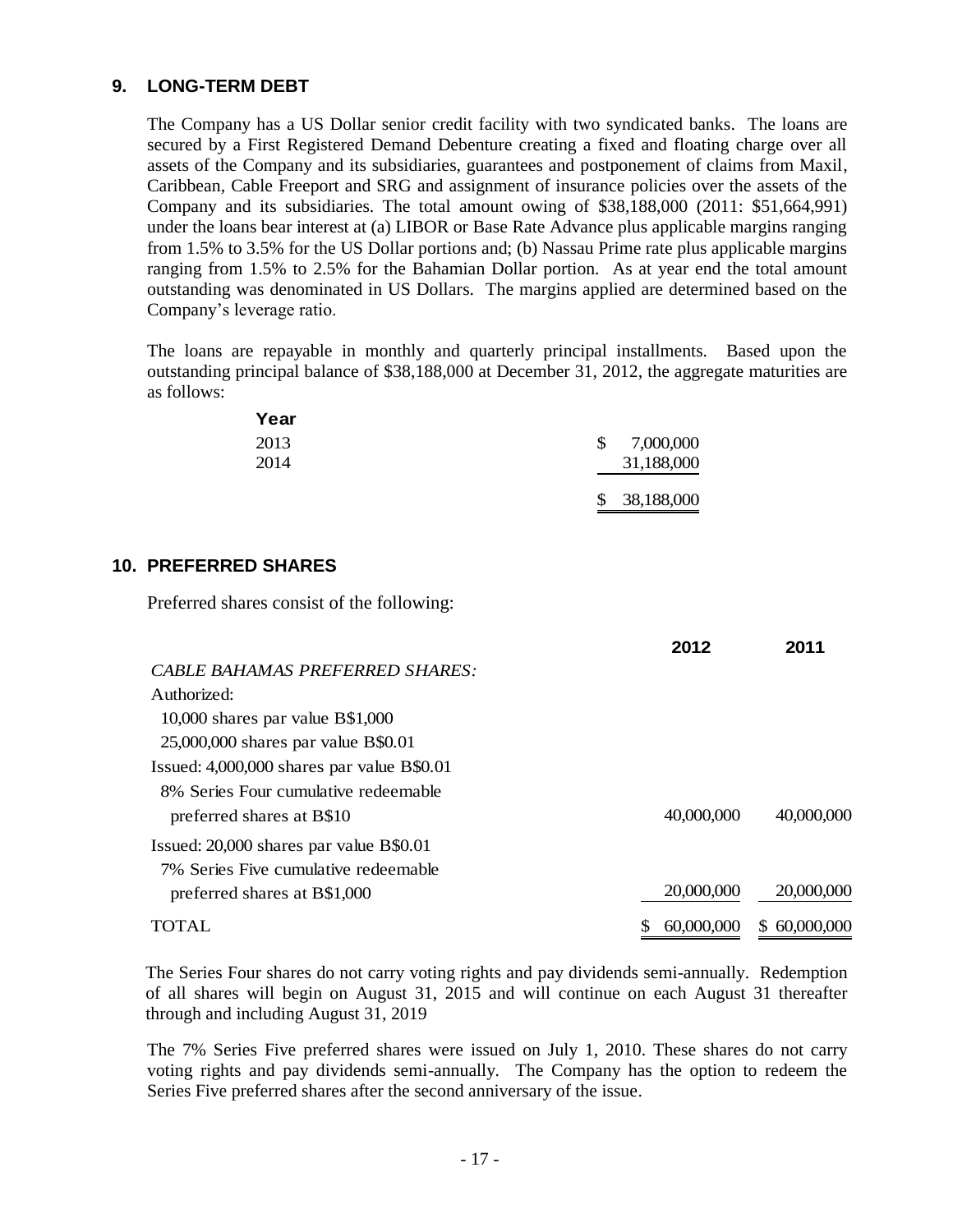Management has estimated that the fair value of the Company's redeemable preferred shares approximates its stated amount of \$60,000,000 since its dividend rate is comparable to current market rates.

#### **11. ORDINARY SHARE CAPITAL**

Ordinary share capital is comprised of the following:

|                                                     | 2012                        | 2011       |
|-----------------------------------------------------|-----------------------------|------------|
| Authorized: 20,000,000 ordinary shares of B\$1 each | 20,000,000 \$               | 20,000,000 |
| Issued and fully paid                               | \$ 13,593,419 \$ 13,593,419 |            |

The number of shares outstanding as at December 31, 2012 was 13,593,419 (2011: 13,593,419) and the weighted average number of shares outstanding as of December 31, 2012 was 13,593,419 (2011: 16,634,022).

In 2011 the Cable Shares Trust, a Special Purpose Entity that held 5,074,805 shares, was terminated and all shares were cancelled.

## **12. COMMITMENTS AND CONTINGENT LIABILITIES**

The Company is involved in legal actions for which management is of the opinion that accrued liabilities are sufficient to meet any obligations that may arise there from. The Company has a facility for Corporate Visas, letters of credit and letters of guarantee in the amount of \$220,000 (2011: \$1,100,000).

## **13. LICENSES AND AGREEMENTS**

#### *Communications License*

In 1994 the Government of The Bahamas issued to the Company a license and a franchise for a period of 15 years to establish, maintain and operate a cable television system throughout the Bahamas, exclusive of Freeport, Grand Bahama. This license expired on October 13<sup>th</sup> 2009 and a new individual operating license and an individual spectrum license was issued to the Company and its subsidiaries, through to the year 2024. On February 3, 2011 URCA confirmed that the Company had met all of its Significant Market Power (SMP) obligations and was therefore now able to move into other markets. As a result, this license allows the Company to provide any network or carriage services in accordance with the conditions of the license.

SRG holds both a Spectrum and Communications license that enables it to provide network or carriage services in accordance with the conditions of the license. The Spectrum license permits SRG to use the Assigned Radio Spectrum in the Territory, or where no Territory is specified throughout the Commonwealth of The Bahamas. Both licenses are valid through to the year 2024.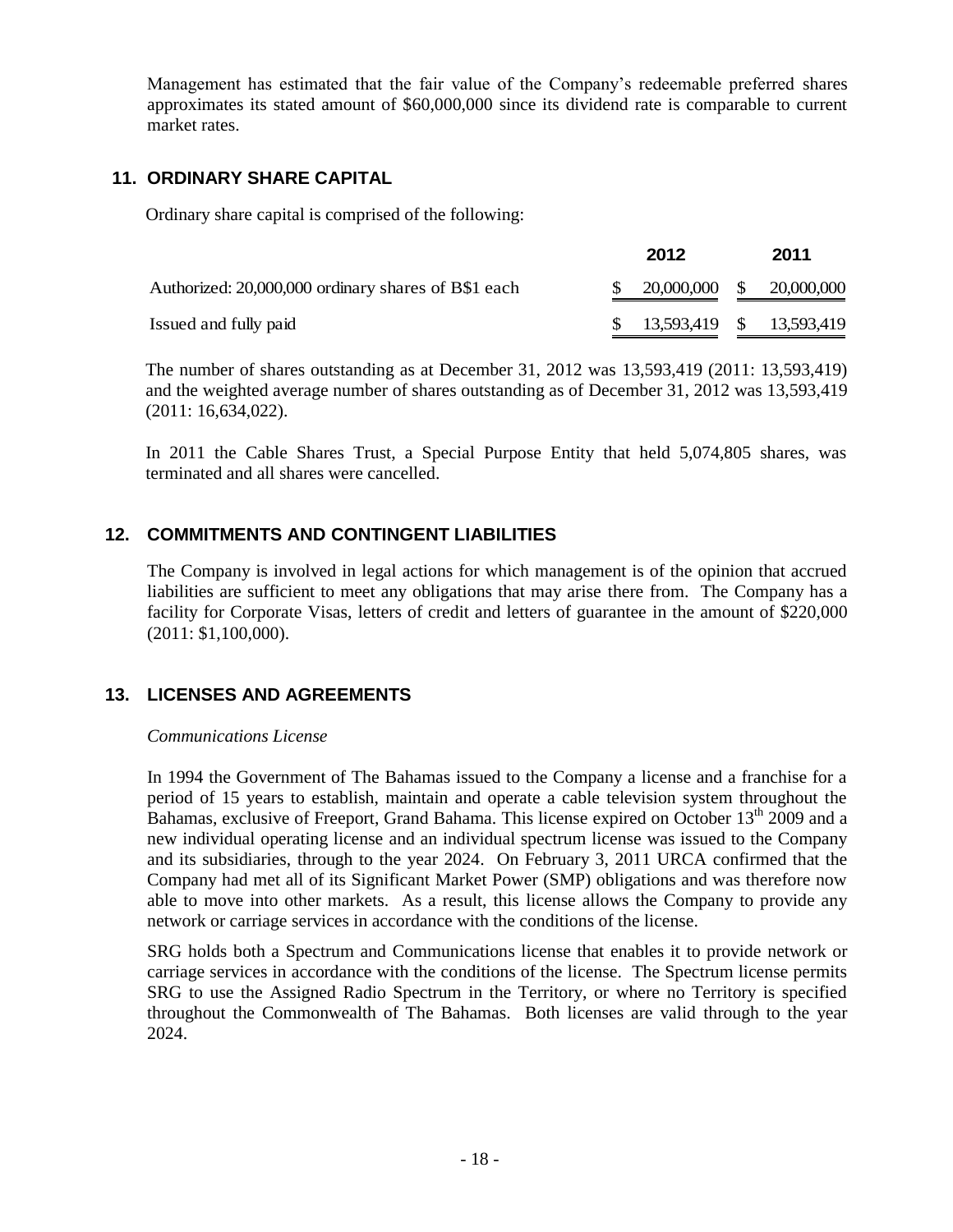#### *Grand Bahama Port Authority License*

Cable Freeport is licensed by the Grand Bahama Port Authority to exclusively conduct its cable television business in the Freeport area through the year 2054.

SRG is also licensed by the Grand Bahama Port Authority to provide telecommunication service in the Freeport area.

#### *Federal Communications Commission license*

Caribbean was granted a cable landing license by the Federal Communications Commission to land and operate two private fiber optic submarine cable systems, the Bahamas Internet Cable System, extending between The Bahamas and the United States.

Trinity Communication Ltd., a wholly-owned subsidiary of Caribbean, and SRG hold Section 214 Common Carrier licenses from the Federal Communications Commission. These licenses allow for the resale of telecommunication services within the United States.

#### *Utility agreements*

Under the terms of agreements with the Bahamas Electricity Corporation and Grand Bahama Power Company Ltd., the Company rents poles and other support structures.

#### **14. OPERATING EXPENSES**

Operating expenses consist of the following:

|                                | 2012         | 2011         |
|--------------------------------|--------------|--------------|
| Programming                    | \$15,272,697 | \$12,568,914 |
| Administrative                 | 13,177,640   | 11,855,195   |
| Technical                      | 10,913,550   | 9,398,636    |
| Government and regulatory fees | 10,295,937   | 7,799,243    |
| Network services               | 9,136,469    | 9,332,676    |
| Marketing                      | 4,560,226    | 4,696,347    |
| Acquisition related costs      | 1,467,802    |              |
|                                | \$64,824,321 | \$55,651,011 |

#### **15. EMPLOYEE COMPENSATION**

Included in intangible assets, property, plant and equipment and operating expenses is employee compensation totaling \$1,611,818, \$1,237,408 and \$15,497,099 respectively (2011: \$1,856,179, \$2,582,330 and \$12,810,648 respectively).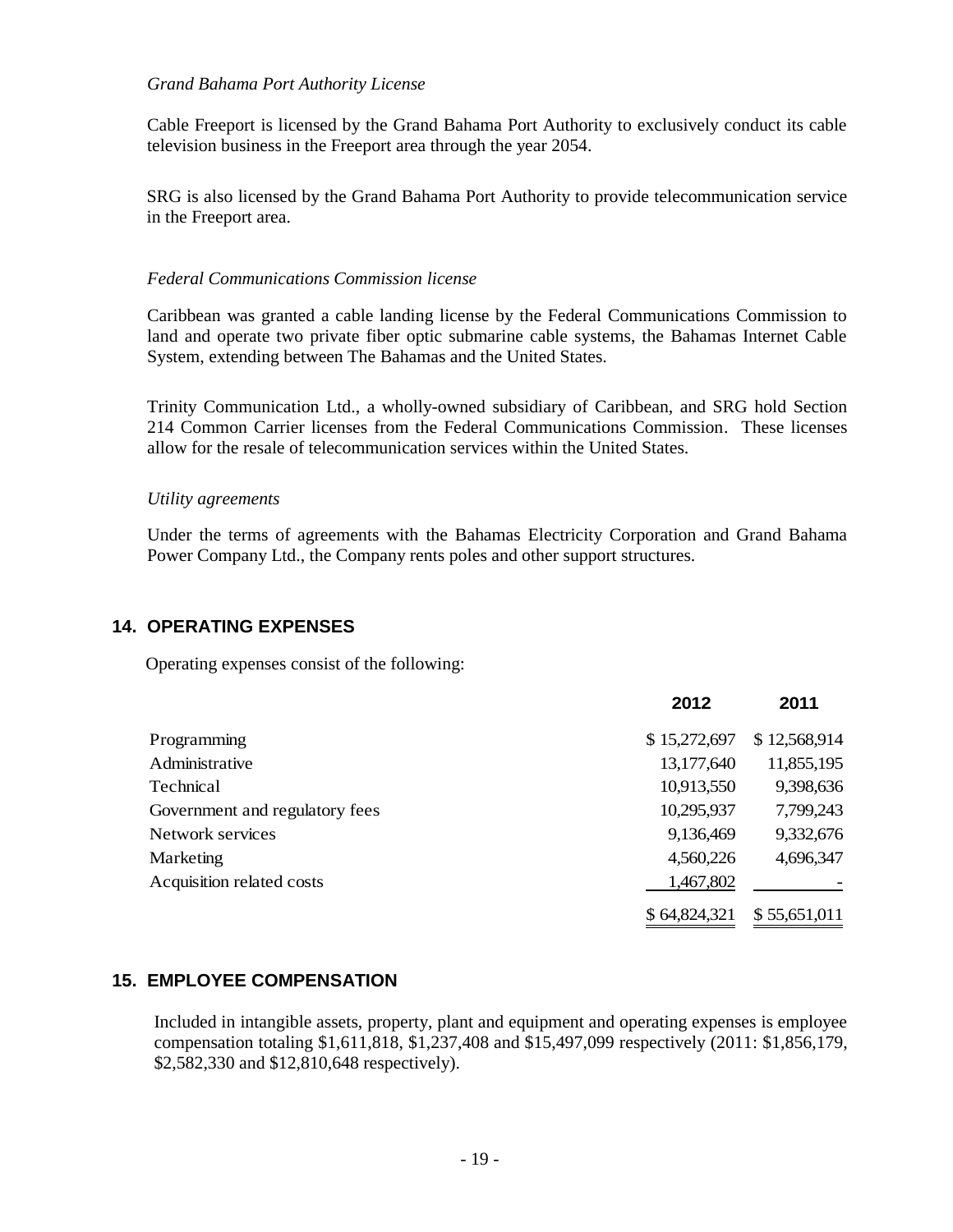The Company participates in an externally managed pension plans. Under the terms of the defined contribution plans, the Company matches employee contributions up to a maximum of 5% of salary for its staff and 12.5% for executive management. During 2012, the Company's contributions amounted to \$630,816 (2011: \$615,320).

#### **16. RELATED PARTY BALANCES AND TRANSACTIONS**

Compensation of directors and key executive personnel:

|                          | 2012      |              | 2011      |
|--------------------------|-----------|--------------|-----------|
| Short-term benefits      | 1,719,869 | $\mathbb{S}$ | 1,379,486 |
| Post employment benefits | 84,009    |              | 66,495    |
|                          | 1,803,878 | - \$         | 1,445,981 |

Total remuneration of directors and key executive personnel is determined by the compensation committee of the board of directors having regard to qualifications, performance and market trends. These balances are included in the operating expenses in the consolidated statement of comprehensive income.

Other related party balances and transactions:

|                                          | 2012      |               | 2011    |
|------------------------------------------|-----------|---------------|---------|
| Revenue                                  | 195,421   | <sup>\$</sup> | 114,967 |
| Accounts receivable, net                 | 141,677   | -S            | 6,953   |
| Property, plant and equipment            | 115,031   |               | 306,529 |
| Accounts payable and accrued liabilities | 701,830   | \$.           | 100,978 |
| Operating expenses                       | 1,513,011 | -S            | 507,389 |

## **17. FAIR VALUES OF FINANCIAL ASSETS AND LIABILITIES**

The fair value is the amount for which an asset can be exchanged, or liability settled, between knowledgeable, willing parties in an arm's length transaction. Underlying the definition of fair value is the presumption that the Company is a going concern without any intention or need to liquidate, or curtail materially the scale of its operations or undertake a transaction on adverse terms.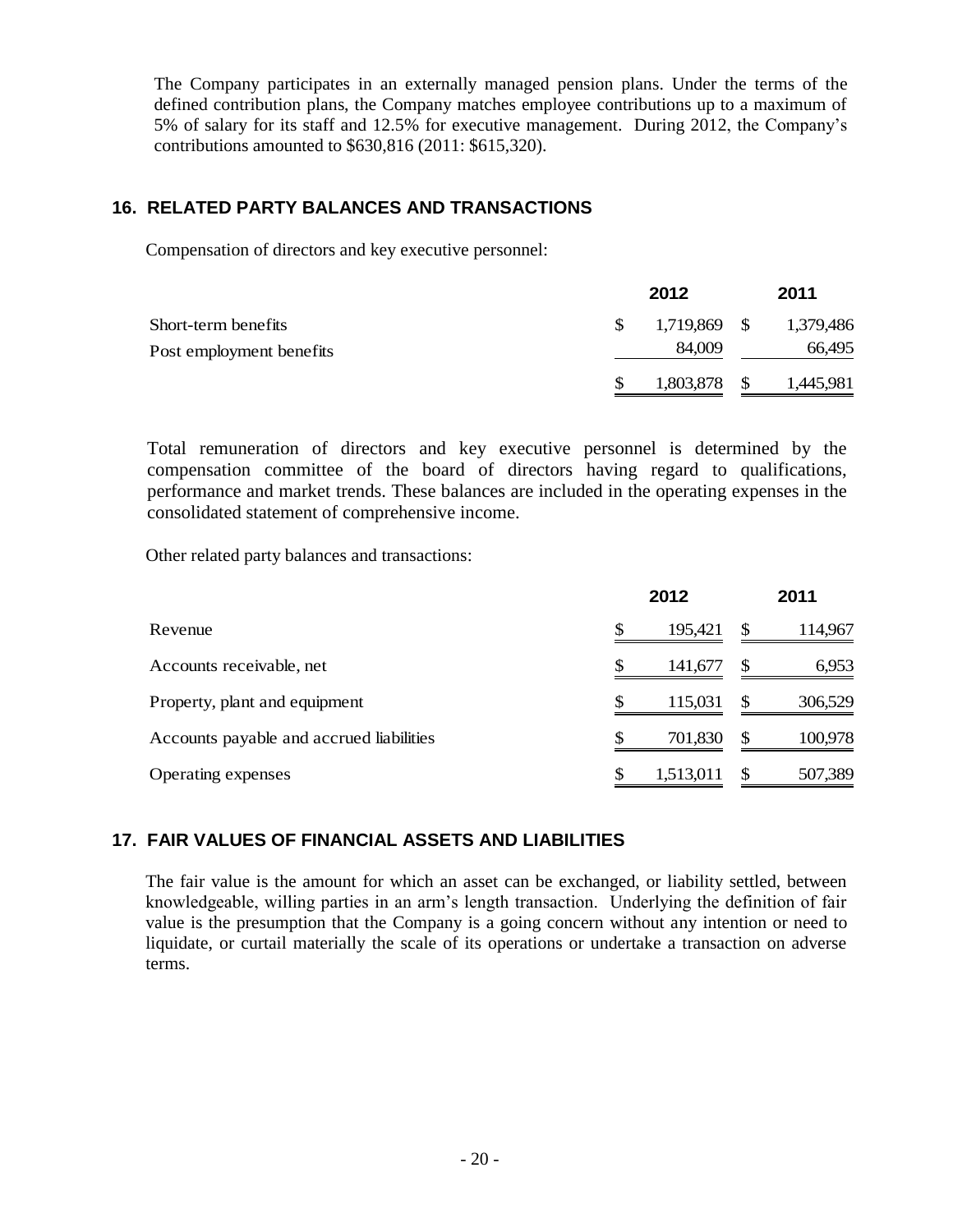In the opinion of management, with the exception of its investment, which is carried at cost, the estimated fair value of financial assets and financial liabilities, (which are the Company's cash, accounts receivable, inventory, prepaid expenses, intangible assets, current and non-current liabilities) at the consolidated statement of financial position date were not materially different from their carrying values either due to:

- *a.* their immediate or short-term maturity;
- *b.* interest rates that approximate current market rates or
- *c.* carrying amounts that approximate or equal market value.

## **18. SEGMENT INFORMATION**

The details of the various service segments are as follows:

| 2012                            |                      |               | Cable                    |              |                          |                           |                          |              |                          |                                | Consolidated      |
|---------------------------------|----------------------|---------------|--------------------------|--------------|--------------------------|---------------------------|--------------------------|--------------|--------------------------|--------------------------------|-------------------|
|                                 | Cable                |               | Freeport                 |              | Caribbean                |                           | Maxil                    |              | <b>SRG</b>               | Eliminations                   | Totals            |
| Revenue from external customers | \$<br>72,333,891     | \$            | 14,363,675               | \$           | 13,601,826               | \$                        | 923,055                  |              | \$10,798,022             | \$                             | 112,020,469       |
| Intersegments revenues          | \$<br>$\overline{a}$ | \$            | L.                       | \$           | $\overline{\phantom{0}}$ | $\sqrt[6]{}$              | $\overline{\phantom{a}}$ | \$           |                          | \$<br>$\overline{\phantom{0}}$ | \$                |
| Interest expense                | \$<br>1,638,995      | \$            | $\overline{\phantom{a}}$ | \$           | $\overline{\phantom{0}}$ | $\boldsymbol{\mathsf{S}}$ | $\overline{\phantom{a}}$ | \$           | $\overline{\phantom{a}}$ | \$<br>$\overline{\phantom{a}}$ | \$<br>1,638,995   |
| Depreciation and amortization   | \$<br>14,537,283     | \$            | 2,290,536                | S            | 2,125,000                | \$                        | 10,600                   | \$           | 432,930                  | \$<br>$\overline{\phantom{a}}$ | \$<br>19,396,349  |
| Reportable segment profit       | \$<br>1,473,309      | \$            | 5,713,118                | $\mathbb{S}$ | 7,934,031                | \$                        | 740,493                  | \$           | 5,699,853                | \$<br>٠                        | 21,560,804        |
| Reportable segment assets       | \$<br>89,796,617     | \$            | 50,717,505               | \$           | 72,744,448               | \$                        | 1,302,605                | \$           | 7,336,946                | \$                             | 221,898,121       |
| <b>Expenditures</b>             | \$<br>50,084,304     | \$            | 6,360,021                | \$           | 3,542,795                | \$                        | 171,962                  | \$           | 4,665,239                | \$                             | \$<br>64,824,321  |
| Reportable segment liabilities  | \$122,687,020        | \$            | 2,207,115                | \$           | 546,818                  | \$                        | 207,077                  | \$           | 2,083,821                | \$                             | 127,731,851       |
| 2011                            |                      |               | Cable                    |              |                          |                           |                          |              |                          |                                | Consolidated      |
|                                 | Cable                |               | Freeport                 |              | Caribbean                |                           | Maxil                    |              | <b>SRG</b>               | Eliminations                   | Totals            |
| Revenue from external customers | \$<br>66,513,751     | \$            | 11,527,328               | \$           | 13,308,391               | \$                        | 827,526                  | \$           | 7,673,670                | \$<br>÷,                       | \$<br>99,850,666  |
| Intersegments revenues          | \$<br>224,256        | $\sqrt$       | ÷,                       | \$           | ۰                        | $\boldsymbol{\mathsf{S}}$ | $\overline{a}$           | \$           | ÷,                       | \$<br>$(224, 256)$ \$          |                   |
| Interest expense/(Income)       | \$<br>1,759,952      | $\mathcal{S}$ | $\overline{\phantom{0}}$ | \$           | $(6,402)$ \$             |                           | 945                      | $\mathbb{S}$ | 2,062                    | \$<br>$(945)$ \$               | 1,755,612         |
| Depreciation and amortization   | \$<br>11,940,582     | \$            | 2,189,309                | \$           | 2,174,000                | \$                        | 8,470                    | \$           | 513,542                  | \$<br>Ĭ.                       | \$<br>16,825,903  |
| Reportable segment profit       | \$<br>7,666,886      | \$            | 3,462,391                | \$           | 7,164,399                | \$                        | 527,744                  | \$           | 2,021,720                | \$<br>$\overline{a}$           | \$<br>20,843,140  |
| Reportable segment assets       | \$<br>98,825,659     | \$            | 44,974,063               | \$           | 64,834,700               | \$                        | 499,198                  | \$           | 4,479,012                | \$<br>÷,                       | \$<br>213,612,632 |
| Expenditures                    | \$<br>40,771,532     | \$            | 5,875,628                | S            | 3,801,394                | \$                        | 290,367                  | S            | 5,136,346                | \$<br>(224, 256)               | \$<br>55,651,011  |
|                                 |                      |               |                          |              |                          |                           |                          |              |                          |                                |                   |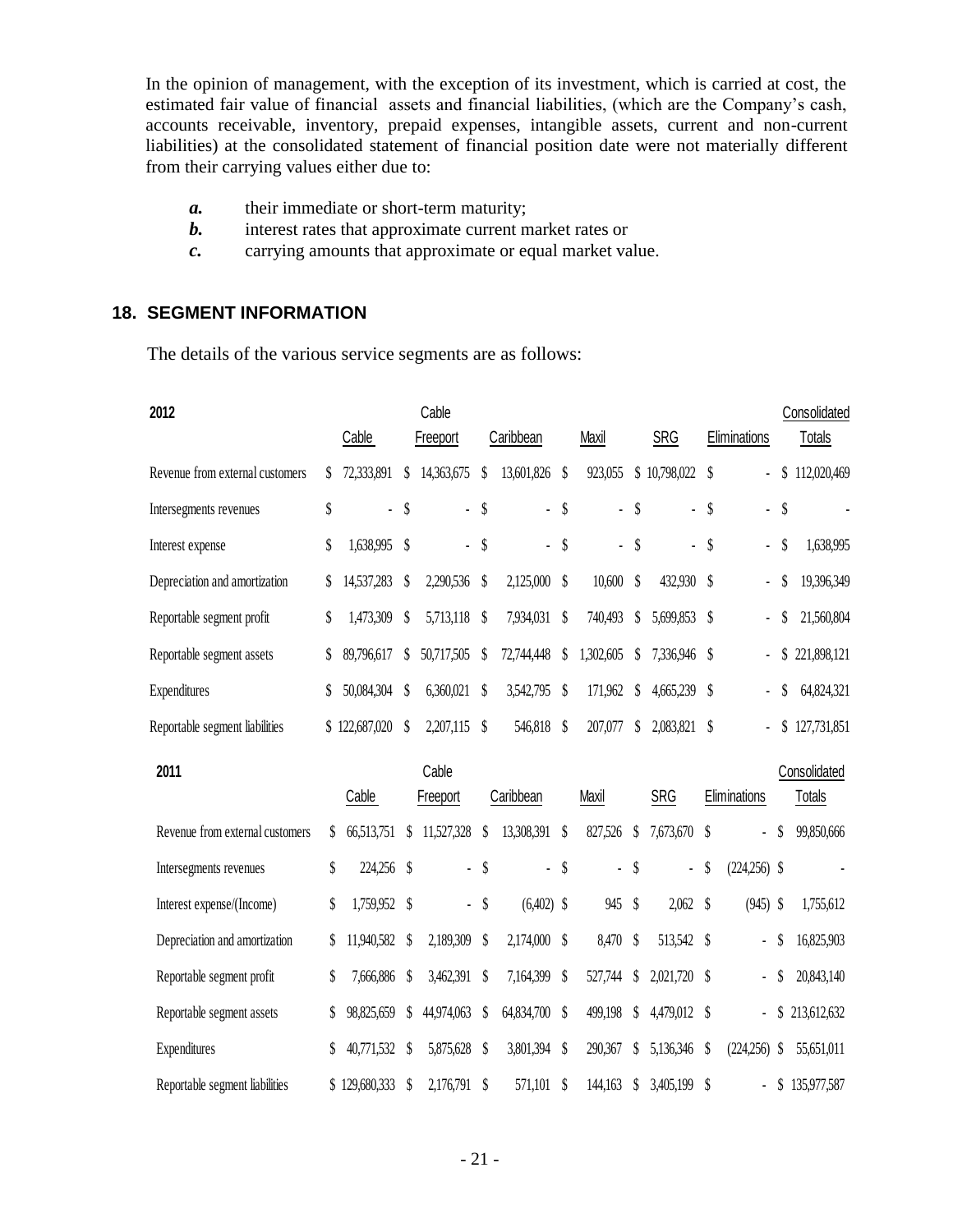#### **19. RISK MANAGEMENT**

There are a number of risks inherent in the telecommunications and cable television industry that the Company manages on an ongoing basis. Among these risks, the more significant are credit, operational, foreign exchange, liquidity, interest rate risk and capital risks.

*Credit risk* - Credit risk arises from the failure of a counterparty to perform according to terms of contracts. From this perspective, the Company's significant exposure to credit risk is primarily concentrated with customer accounts receivable, investments and balances due from related and affiliated parties. Customer deposits are maintained until the services are terminated to offset any outstanding balances due to the Company. In order to limit the amount of credit exposure, accounts in arrears at 45 days and at 60 days are disconnected depending on their credit history. Cash and investments are predominantly in Bahamian dollars and have been placed with high quality financial institutions. Balances due from related and affiliated parties are monitored on an on-going basis and are subject to offset at management's discretion.

*Operational risk* **-** Operational risk is the potential for loss resulting from inadequate or failed internal processes or systems, human error or external events not related to credit, market or liquidity risks. The Company manages this risk by maintaining a comprehensive system of internal control, including organizational and procedural controls. The systems of internal control include written communication of the Company's policies and procedures governing corporate conduct and risk management; comprehensive business planning; effective segregation of duties; delegation of authority and personal accountability; careful selection and training of personnel and sound accounting policies, which are regularly updated. These controls are designed to provide the Company with reasonable assurance that assets are safeguarded against unauthorized use or disposition, liabilities are recognized, and the Company is in compliance with all regulatory requirements.

*Foreign currency risk -* The Company is exposed to foreign exchange risk arising from the payables denominated in US dollars and the portions of the long-term debt which is denominated in US dollars. However the company receives revenue in US dollars and mitigates this risk by utilizing funds received in US dollars to pay the US dollar invoices. The Company has no significant concentrations of assets and/or liabilities denominated in other currencies. The Company manages these positions by matching assets with liabilities wherever possible.

*Liquidity risk* **-** Liquidity risk reflects the risk that the Company will not be able to meet an obligation when it becomes due or honor a credit request to a customer and/or related party. The Company maintains a satisfactory portion of its assets in cash and other liquid assets to mitigate this risk. In addition, the Company keeps its trade payables within agreed upon terms with its vendors. On a daily basis, the Company monitors its cash and other liquid assets to ensure that they sufficiently meet the Company's liquidity requirements.

*Interest rate risk* - Interest rate risk is the potential for a negative impact on the consolidated statement of financial position or the consolidated statement of comprehensive income arising from adverse changes in the value of financial instruments as a result of changes in interest rates. The Company manages interest cost using a mixture of fixed-rate and variable-rate debt.